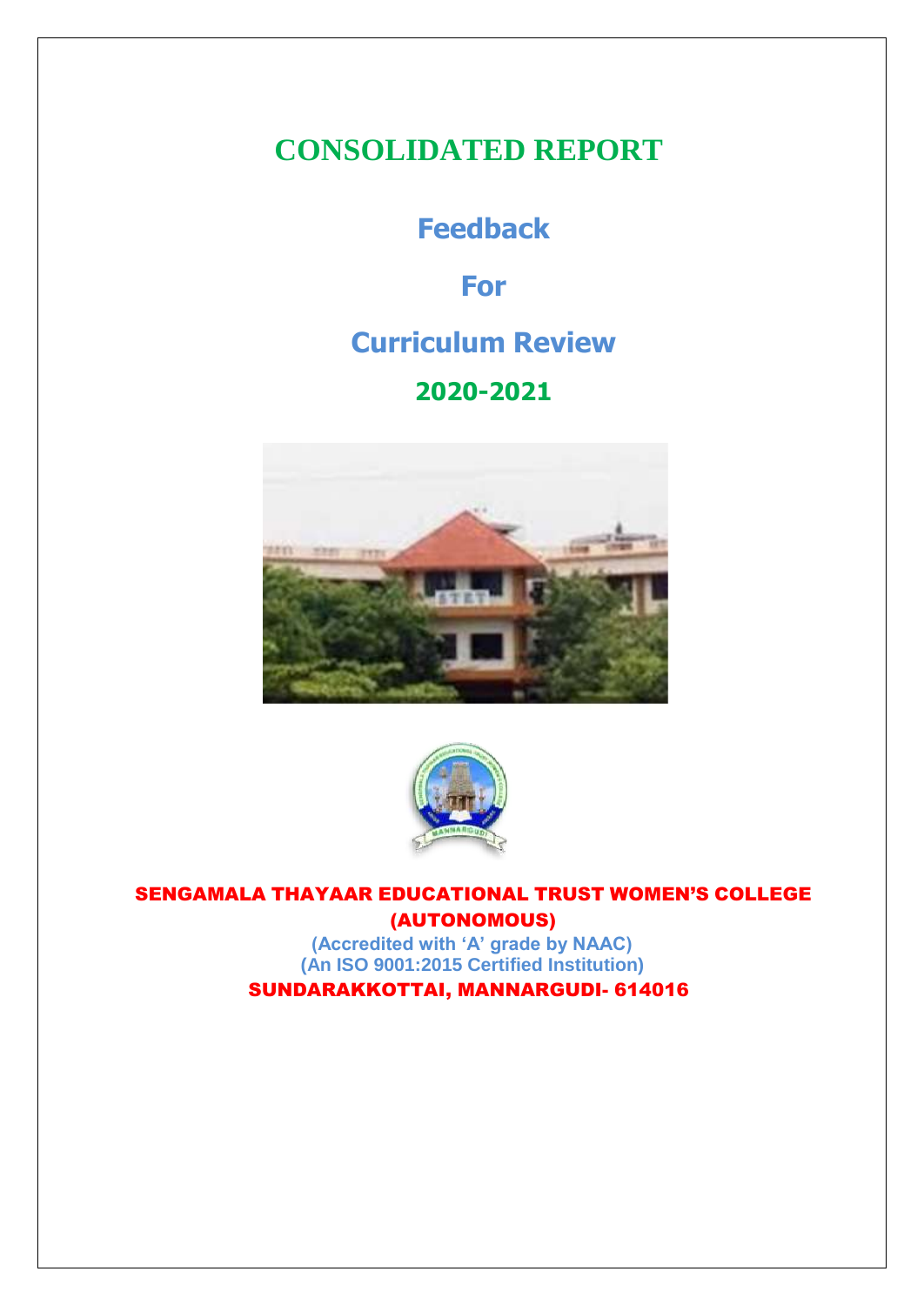### **CONTENTS**

- Student Feedback on Curriculum Questionnaire
- Student Feedback Analysis
- Teacher Feedback on Curriculum Questionnaire
- Teacher Feedback Analysis
- Alumni Feedback on Curriculum Questionnaire
- Alumni Feedback Analysis
- Industrialists Feedback on Curriculum Questionnaire
- **Industrialists Feedback Analysis**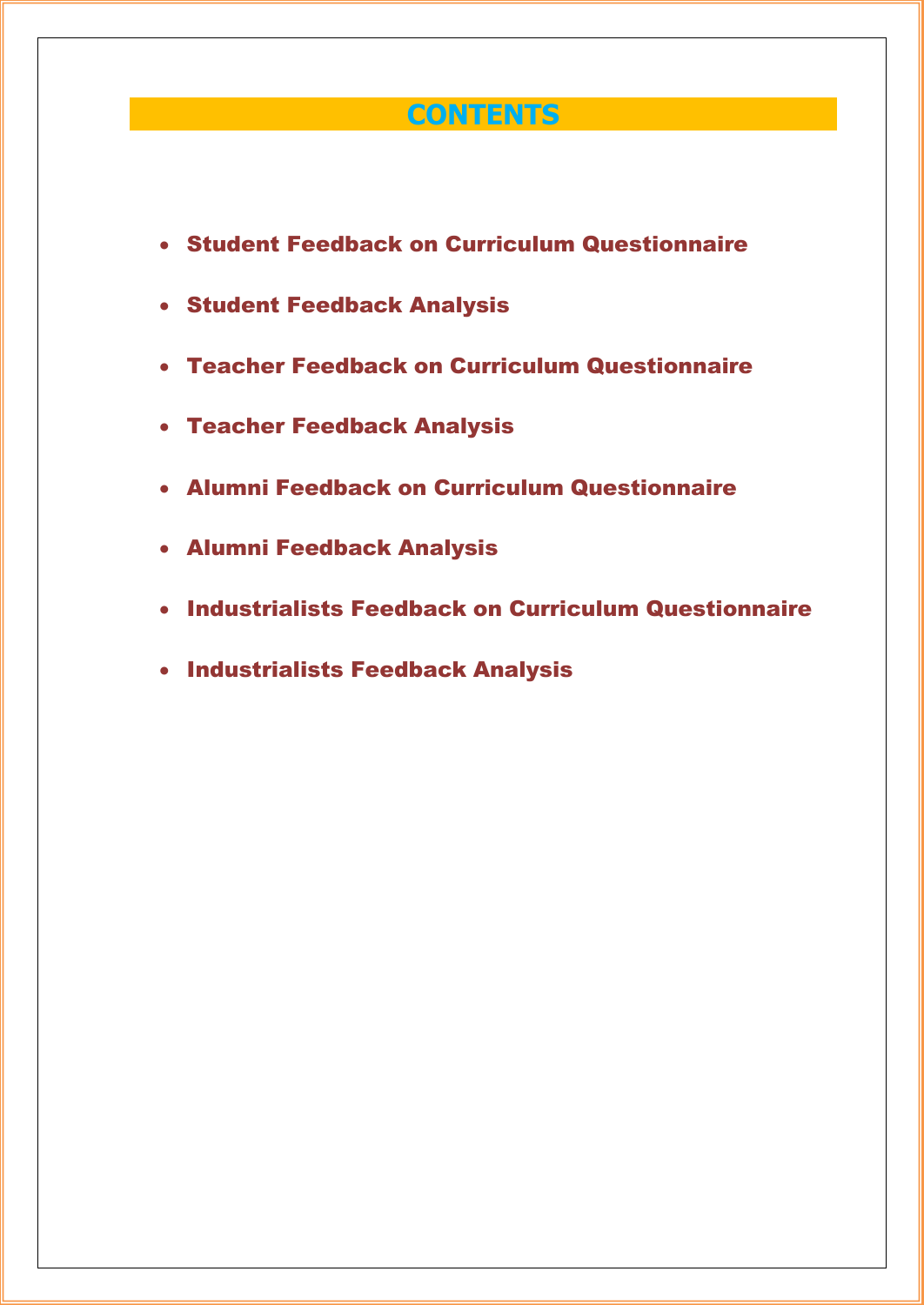# **Feedback on Curriculum from the Students**

| S.No. | <b>Questions</b>                                                              |                                                                                                                                                                                                                               |                                                                     |                   |
|-------|-------------------------------------------------------------------------------|-------------------------------------------------------------------------------------------------------------------------------------------------------------------------------------------------------------------------------|---------------------------------------------------------------------|-------------------|
| 1.    | The syllabus of your Programme are                                            |                                                                                                                                                                                                                               |                                                                     |                   |
|       | a) adequate                                                                   |                                                                                                                                                                                                                               | b) inadequate c) challenging                                        | d) dull           |
| 2.    | Is the Programme easy or difficult to understand                              |                                                                                                                                                                                                                               |                                                                     |                   |
|       | a) easy                                                                       | b) difficult                                                                                                                                                                                                                  | c) manageable                                                       | d) very difficult |
| 3.    |                                                                               | Is the syllabus helpful to develop your skills                                                                                                                                                                                |                                                                     |                   |
|       | a) Yes                                                                        | b) No and the state of the state of the state of the state of the state of the state of the state of the state of the state of the state of the state of the state of the state of the state of the state of the state of the | c) to some extent                                                   |                   |
| 4.    |                                                                               |                                                                                                                                                                                                                               | a) Is there any subject matter studied in +2 / UG repeated in UG/PG |                   |
|       | syllabus?                                                                     |                                                                                                                                                                                                                               |                                                                     |                   |
|       | a) Yes                                                                        | b) No                                                                                                                                                                                                                         |                                                                     |                   |
| 5.    | Programme?                                                                    |                                                                                                                                                                                                                               | Is there any paper with content more than required for the          |                   |
|       | a) Yes                                                                        | b) No                                                                                                                                                                                                                         |                                                                     |                   |
| 6.    |                                                                               | No. of practicals prescribed is adequate / inadequate                                                                                                                                                                         |                                                                     |                   |
| 7.    |                                                                               |                                                                                                                                                                                                                               | Do you need a change in the composition of syllabus for Theory      |                   |
|       | and Practical?                                                                |                                                                                                                                                                                                                               |                                                                     |                   |
|       | a) Yes                                                                        | b) No                                                                                                                                                                                                                         |                                                                     |                   |
| 8.    | Do you hope that your syllabus would be helpful to compete in                 |                                                                                                                                                                                                                               |                                                                     |                   |
|       | the jobmarket?                                                                |                                                                                                                                                                                                                               |                                                                     |                   |
|       | a) Yes                                                                        | b) No and the state of the state of the state of the state of the state of the state of the state of the state of the state of the state of the state of the state of the state of the state of the state of the state of the | c) to some extent                                                   |                   |
| 9.    | market?                                                                       |                                                                                                                                                                                                                               | Do you require any paper that will help you to compete in the job   |                   |
|       |                                                                               |                                                                                                                                                                                                                               |                                                                     |                   |
| 10.   | a) Yes b) No<br>Are study materials available for all papers as per syllabus? |                                                                                                                                                                                                                               |                                                                     |                   |
|       | a) Yes                                                                        | b) No                                                                                                                                                                                                                         |                                                                     |                   |
| 11.   |                                                                               | What is your opinion about non major elective?                                                                                                                                                                                |                                                                     |                   |
|       | a) necessary                                                                  | b) not necessary                                                                                                                                                                                                              | c) cannot say                                                       |                   |
| 12.   | courses?                                                                      |                                                                                                                                                                                                                               | What is your opinion about Major based and skill based elective     |                   |
|       | a) necessary                                                                  | b) not necessary                                                                                                                                                                                                              | c) cannot say                                                       |                   |
| 13.   |                                                                               | What is your opinion about language papers?                                                                                                                                                                                   |                                                                     |                   |
|       | a) necessary                                                                  | b) not necessary c) cannot say                                                                                                                                                                                                |                                                                     |                   |
| 14.   |                                                                               | What is your opinion about Part V education?                                                                                                                                                                                  |                                                                     |                   |
|       | a) necessary                                                                  | b) not necessary                                                                                                                                                                                                              | c) cannot say                                                       |                   |
| 15.   |                                                                               |                                                                                                                                                                                                                               | How far the EVS education helps you to know the environment?        |                   |
|       | a) very helpful                                                               | b) no special effect c) sometimes helpful                                                                                                                                                                                     |                                                                     |                   |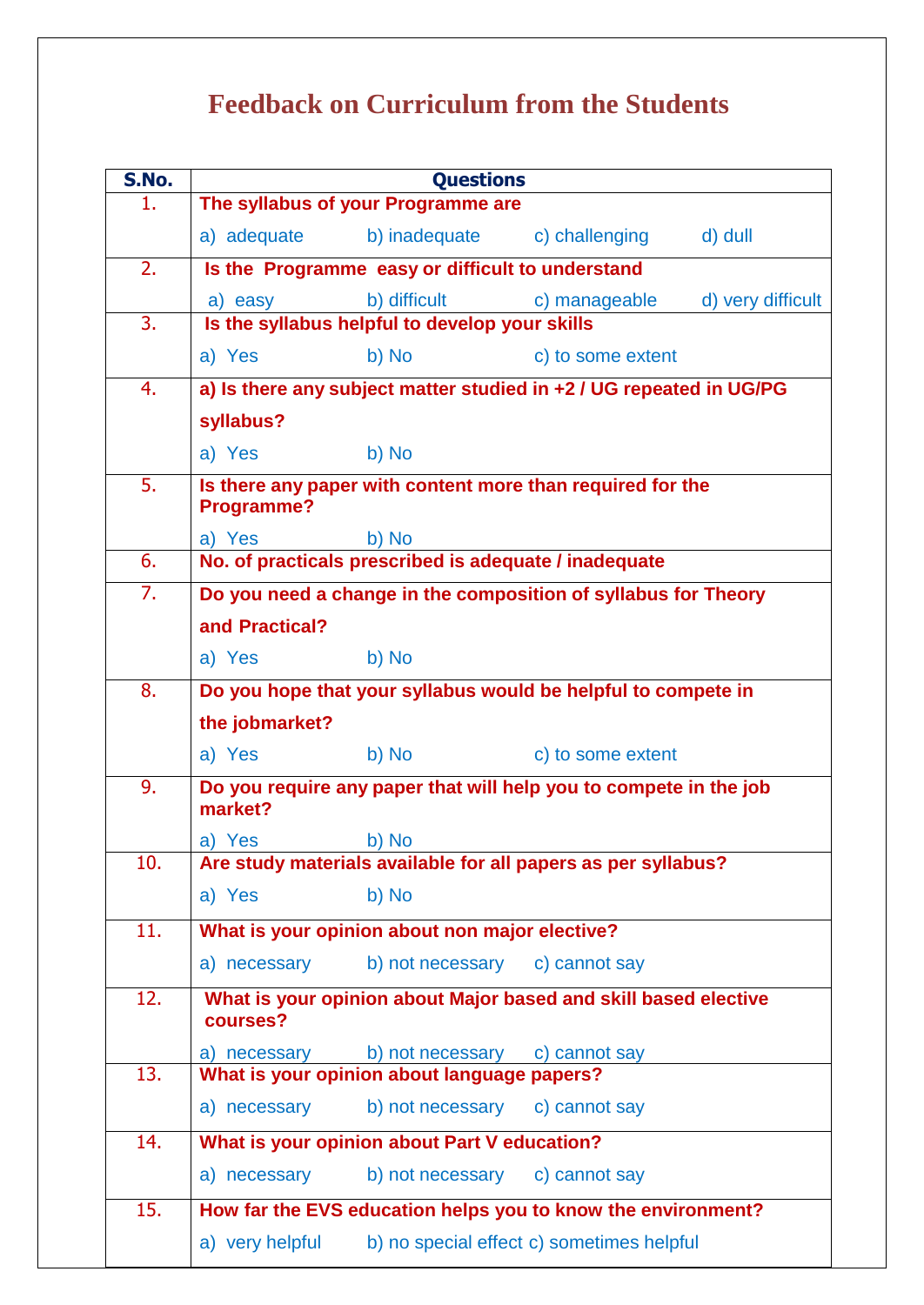## **STUDENTS FEEDBACK ANALYSIS**

#### 1. The syllabus of your courses are



| Adequate | Inadequate | Challenging | Dull  |
|----------|------------|-------------|-------|
| 77.3%    | 3.6%       | 19%         | 1.6 % |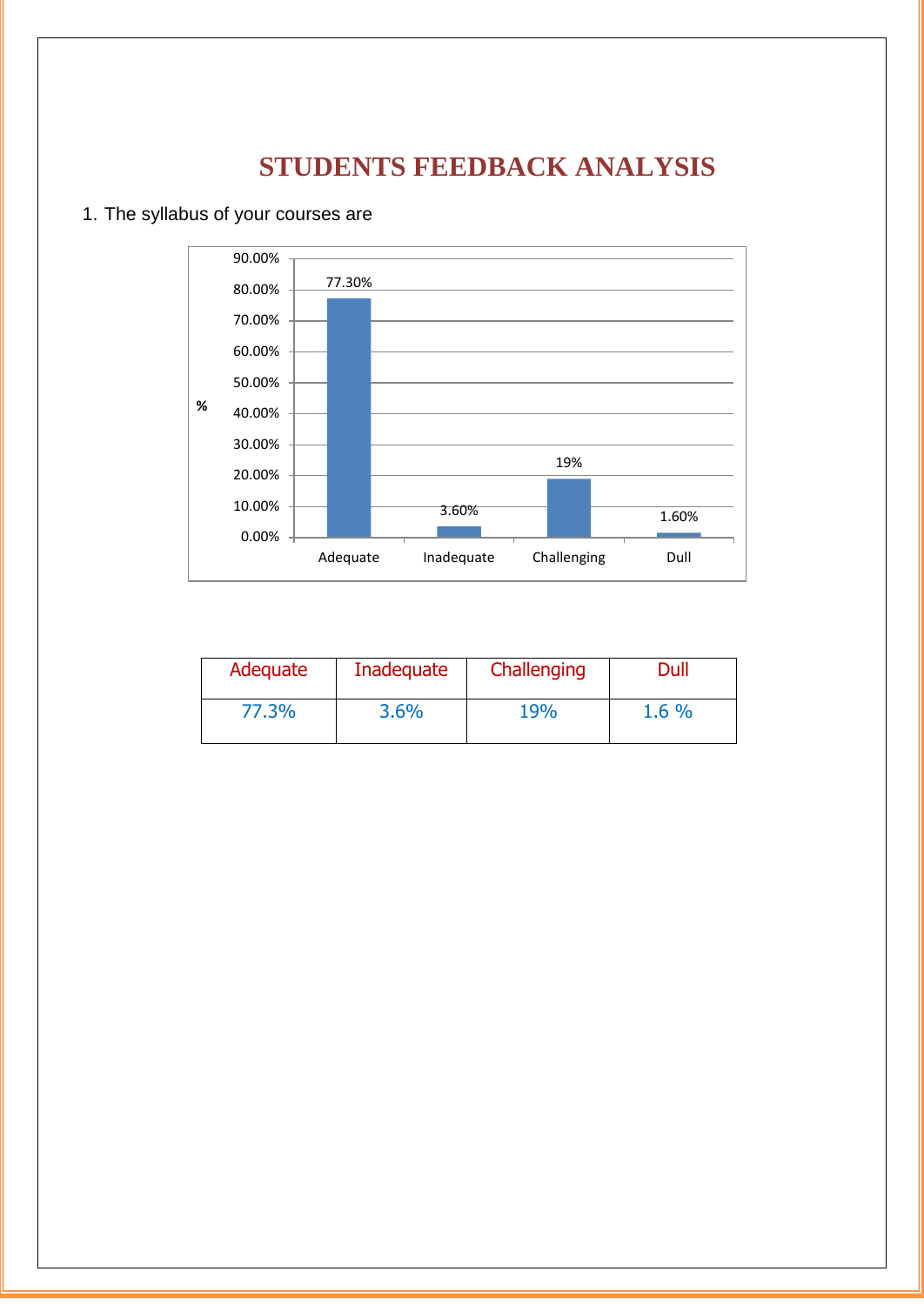2. Is the course easy or difficult to understand



| Easy | <b>Difficult</b> | Manageable | Verv<br><b>Difficult</b> |
|------|------------------|------------|--------------------------|
| 58%  | 34%              | $5\%$      | 0/2                      |

### 3. Is the syllabus helpful to develop your skills?



| Yes: | No   | To some<br>extent |
|------|------|-------------------|
| 93%  | 2.1% | 4.9%              |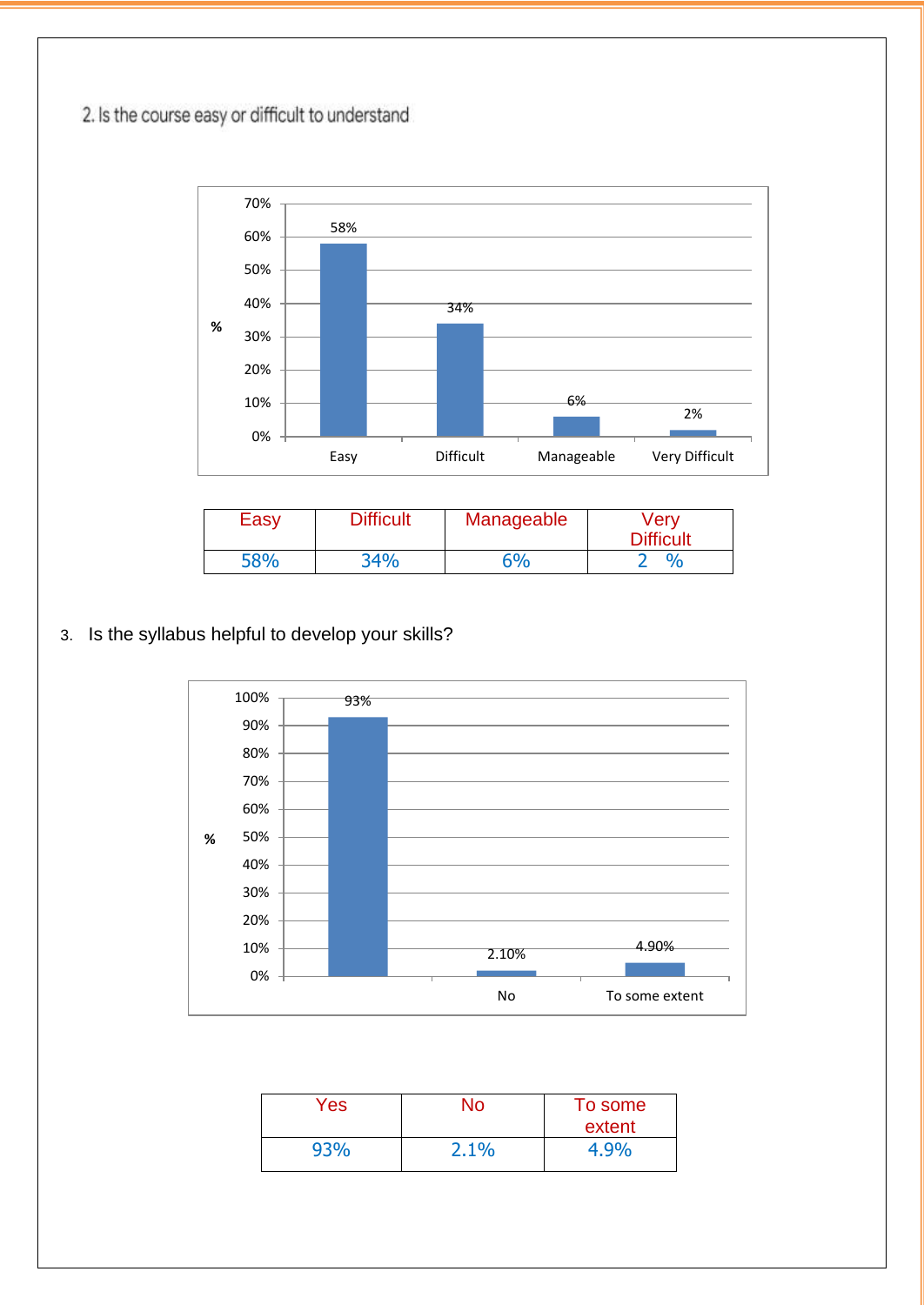

52.6 47.4%

4. a) Is there any subject matter studied in +2 / UG repeated in UG/PGsyllabus?

5. Is there any paper with content more than required for the programme?



| Yes.  | No    |
|-------|-------|
| 35.5% | 64.5% |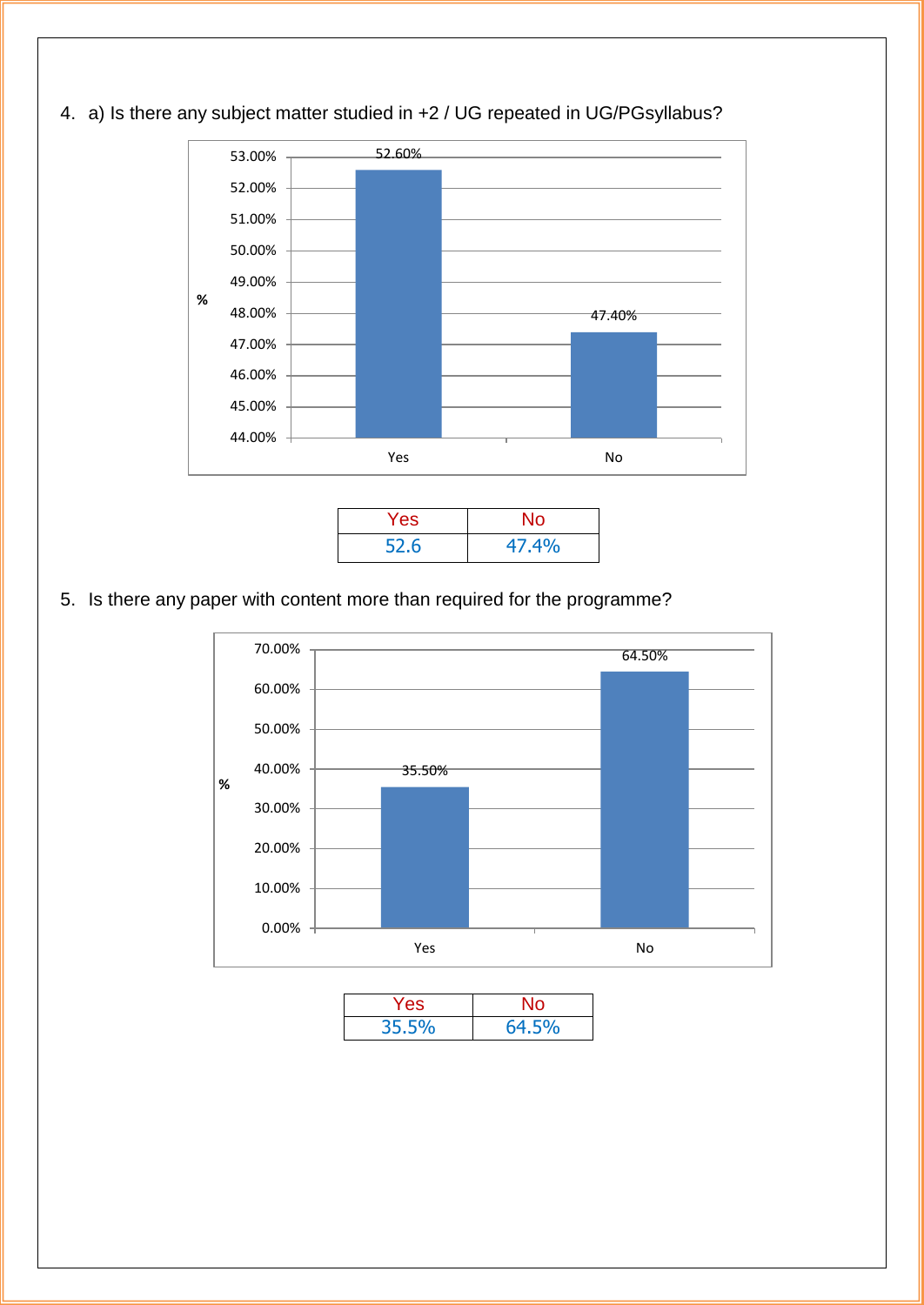

### 6. No. of practical prescribed is adequate / inadequate

| Adequate | Inadequate |
|----------|------------|
| 90%      | 10%        |

### 7. Do you need a change in the composition of syllabus for Theory and Practical?



| <b>Yes</b> | No    |
|------------|-------|
| 75.7%      | 24.3% |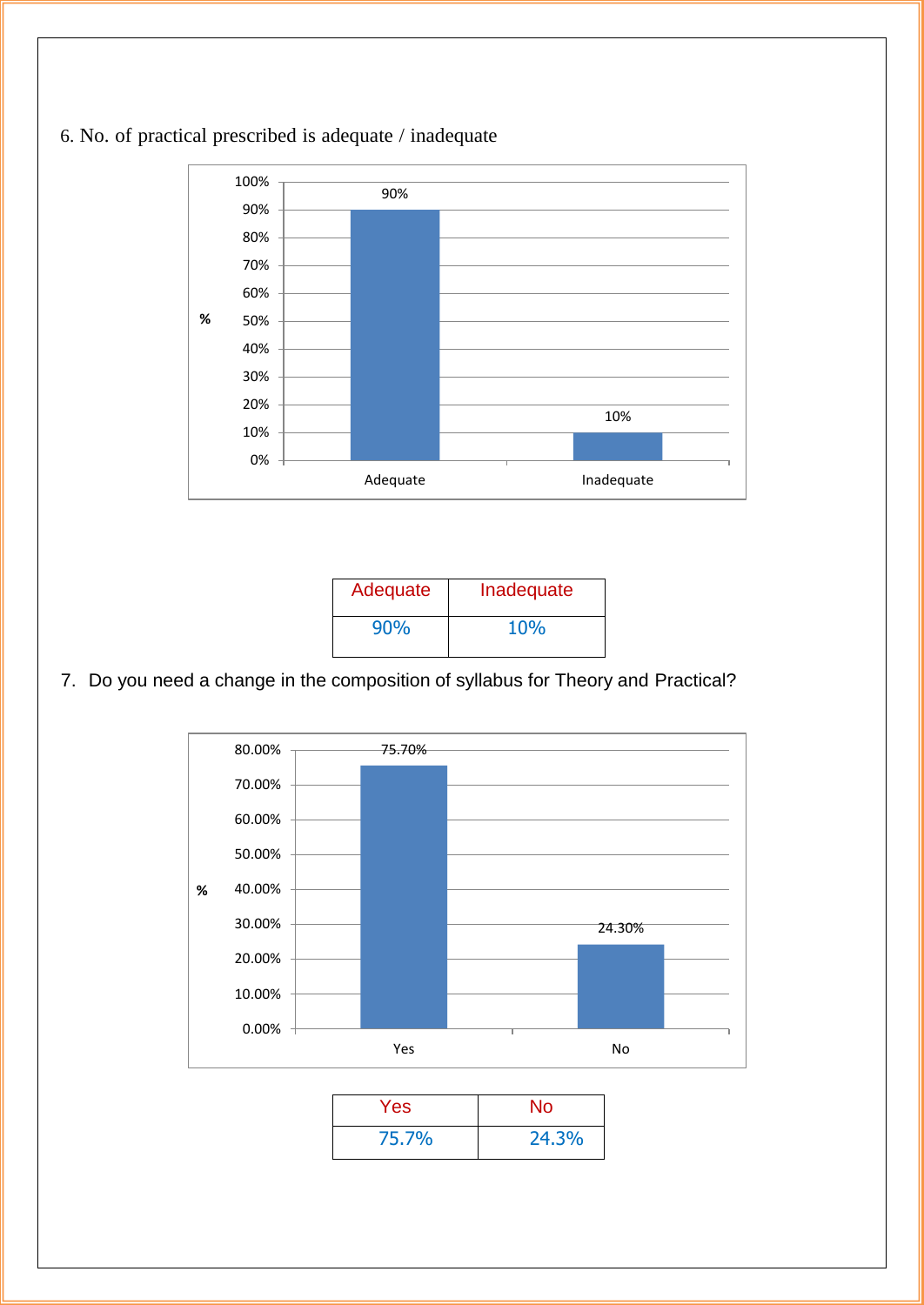8. Do you hope that your syllabus would be helpful to compete in the job market?



| Yes | No   | To some<br>extent |
|-----|------|-------------------|
| 92% | 70⁄0 | 11%               |

#### 9. Do you require any paper that will help you to compete in the job market?



| Yes   |       |
|-------|-------|
| 54.5% | 45.5% |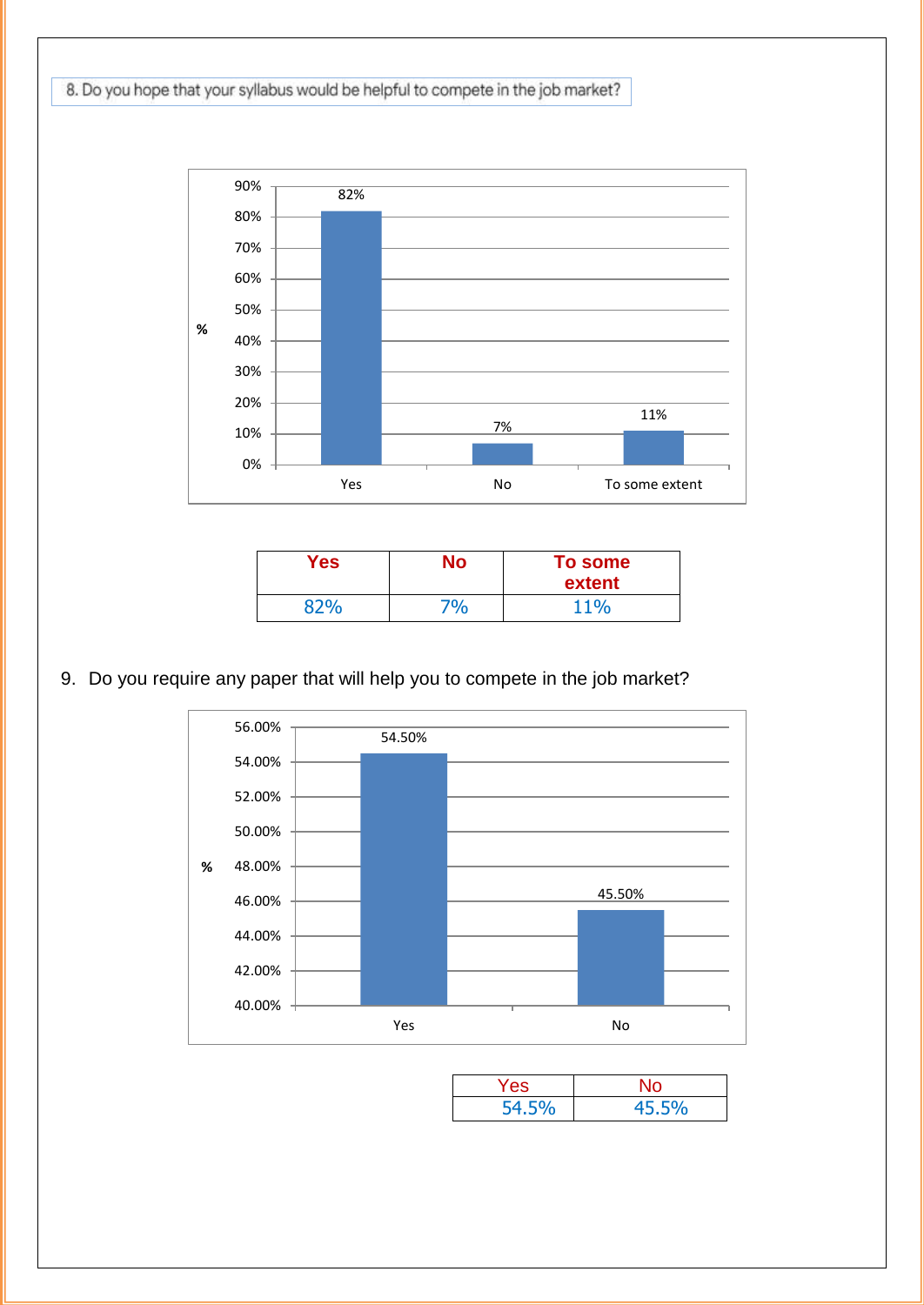### 10. Are study materials available for all papers as per syllabus?



| Yes.  |       |
|-------|-------|
| 88.5% | 11.5% |

11. What is your opinion about non major elective?



| <b>Necessary</b> | Not       | <b>Cannot</b> |
|------------------|-----------|---------------|
|                  | necessary | sav           |
| 79%              | 70/6      | 14%           |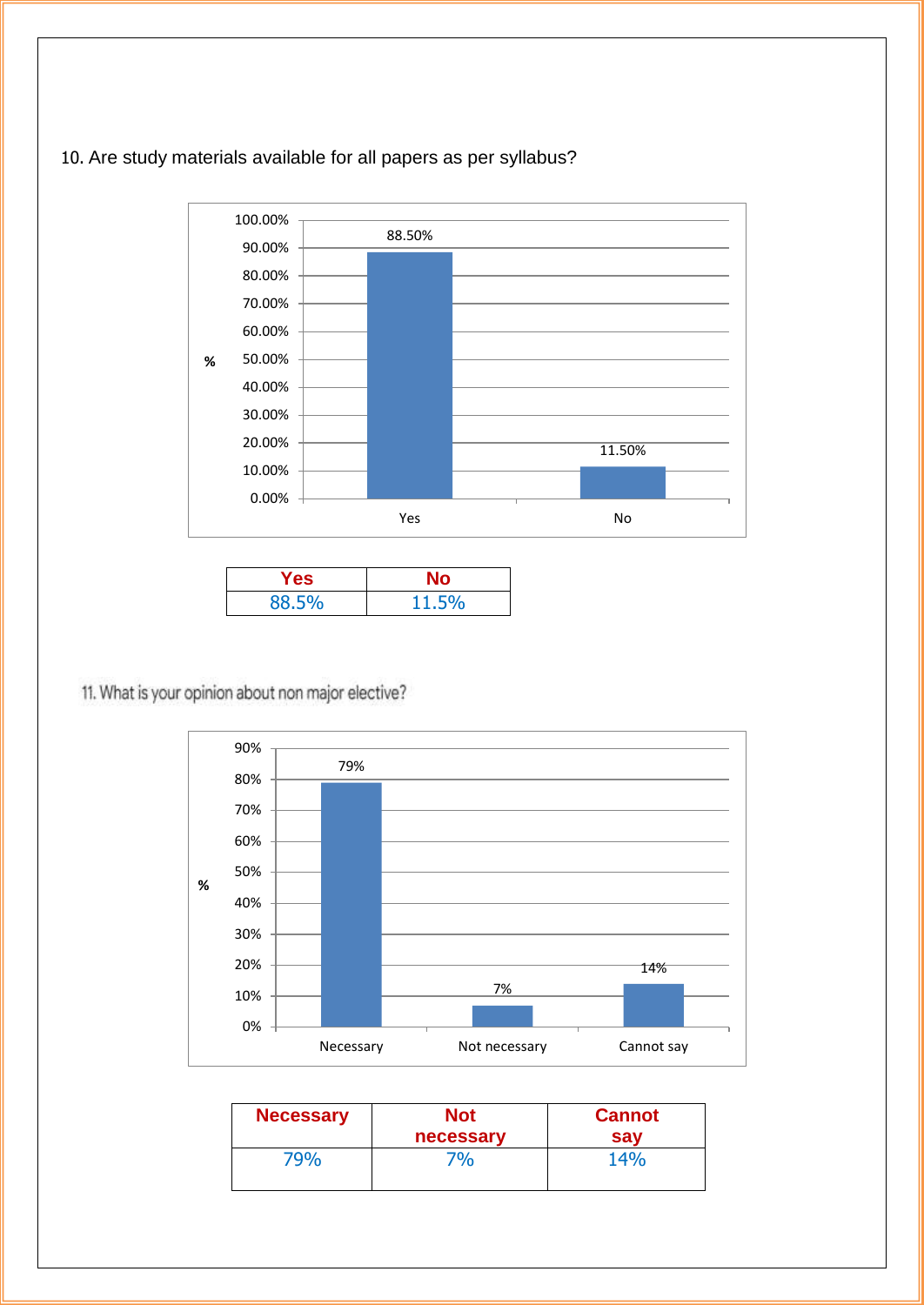12. What is your opinion about Major based and skill based elective courses?



| <b>Necessary</b> | Not       | <b>Cannot</b> |
|------------------|-----------|---------------|
|                  | necessary | sav           |
| 86%              | 8%        | 6%            |

13. What is your opinion about language papers?



| <b>Necessary</b> | Not<br>necessary | <b>Cannot</b><br>sav |
|------------------|------------------|----------------------|
| 86%              | 70/0             | 70/0                 |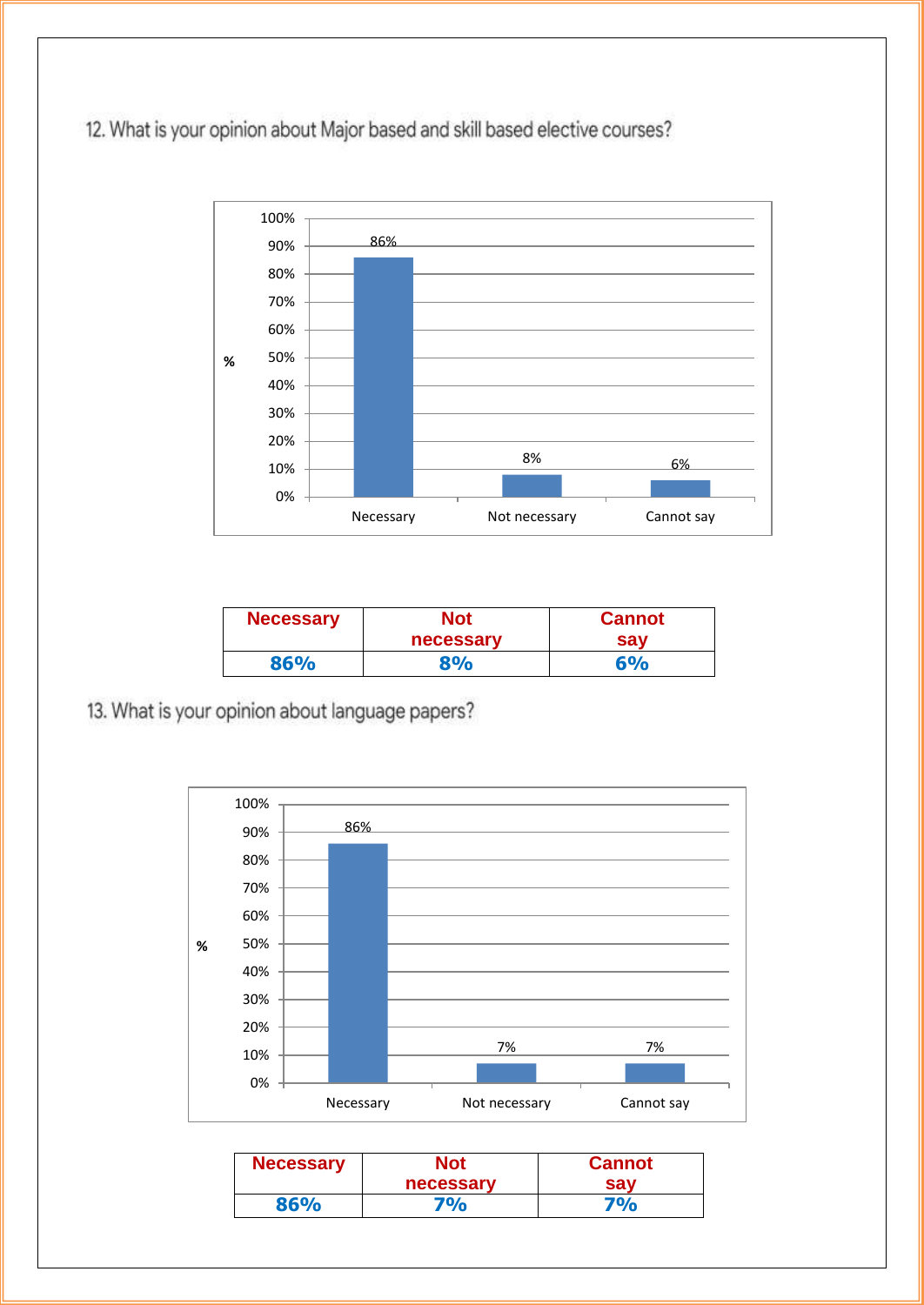



| <b>Necessary</b> | Not<br>necessary | <b>Cannot</b><br>sav |
|------------------|------------------|----------------------|
| 84%              | 8%               | 8%                   |

15. How far the EVS education helps you to know the environment



| <b>Very helpful</b> | No special<br>effect | <b>Sometimes</b><br>helpful |
|---------------------|----------------------|-----------------------------|
| <b>71%</b>          | 24%                  | 5%                          |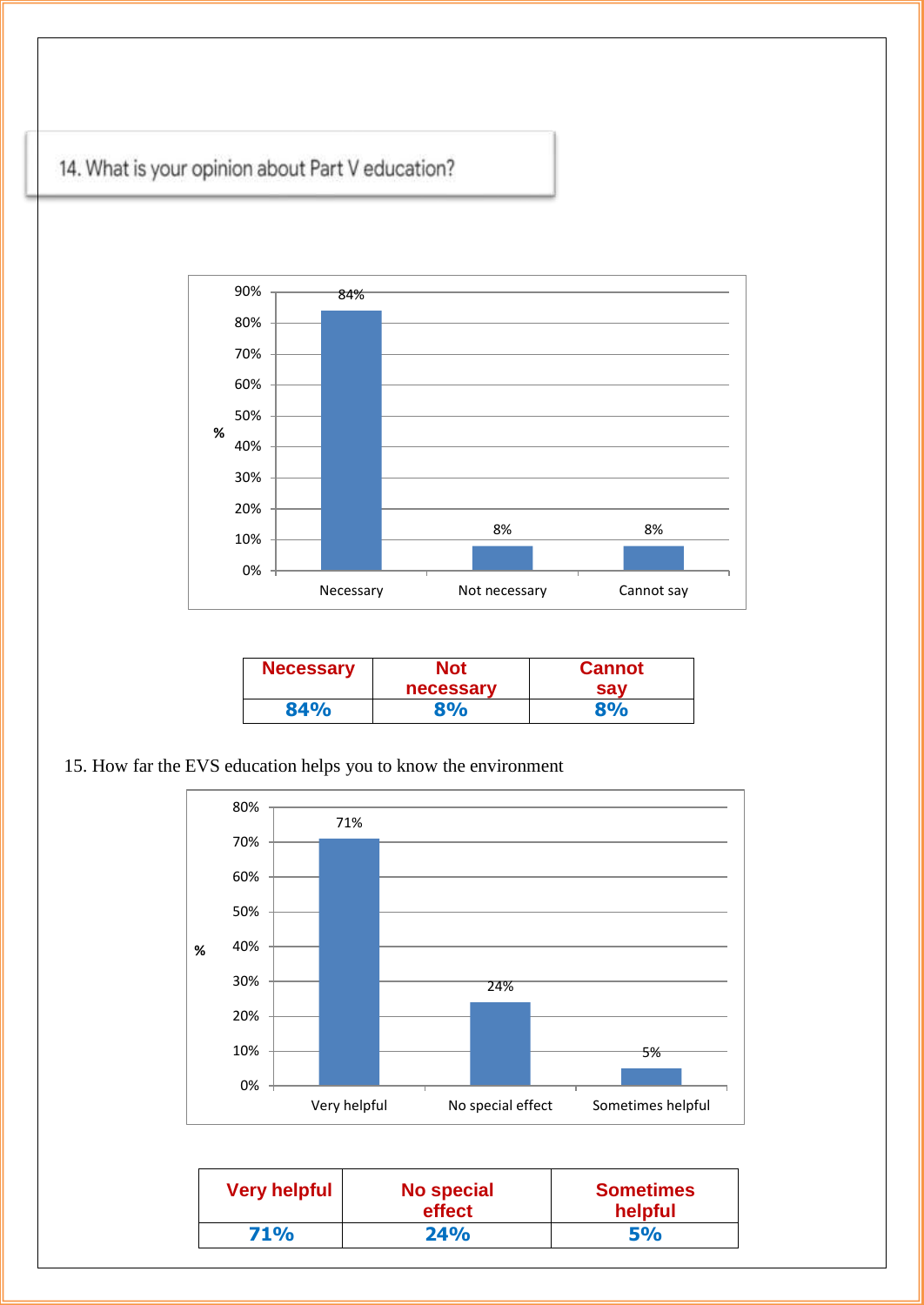

16. Are Value Education, Soft Skill Development and Gender Studies necessary?

| Necessary | Not<br>necessary | <b>Cannot say</b> |
|-----------|------------------|-------------------|
| 87%       | 6%               | <b>7%</b>         |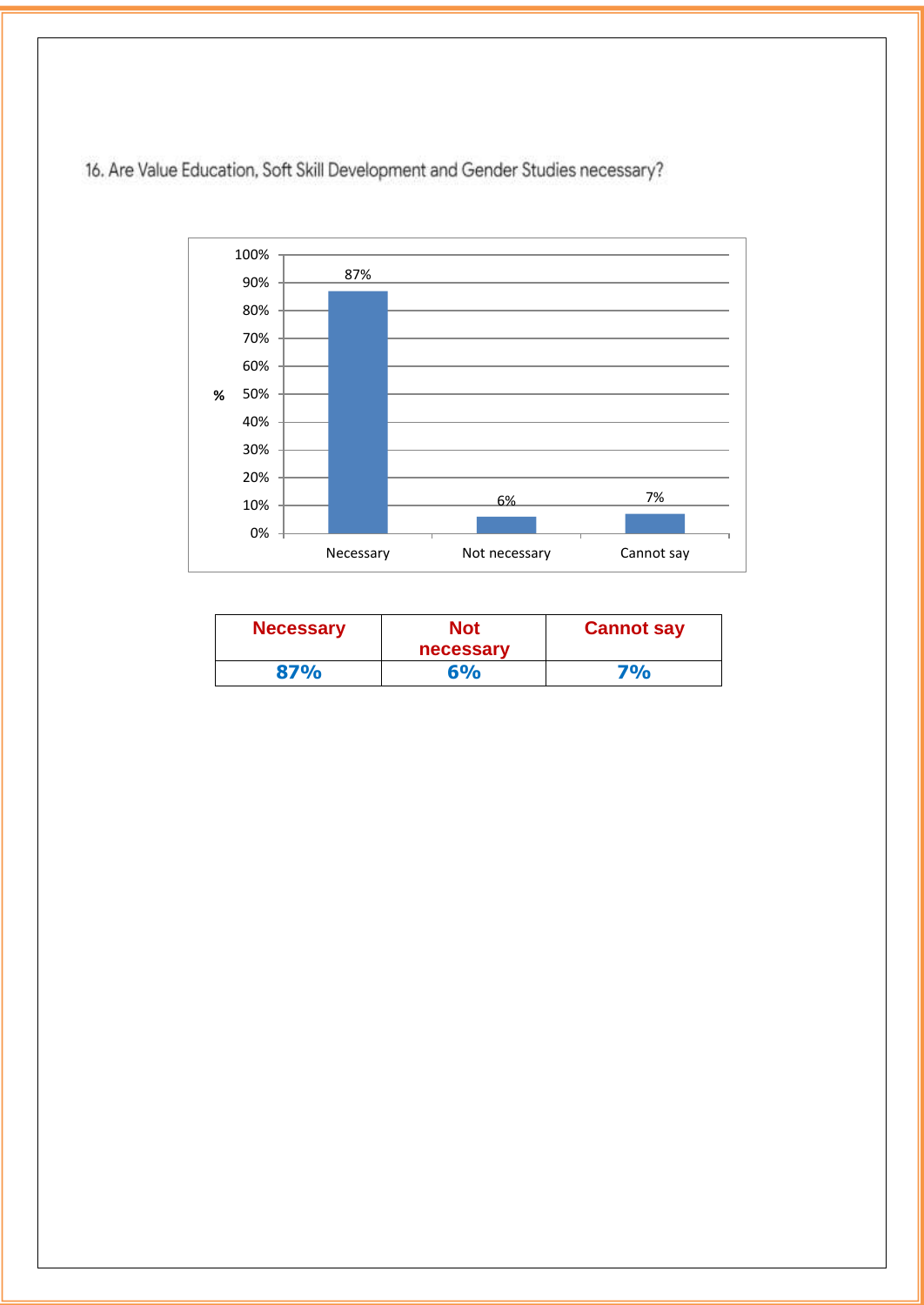## **Feedback on Curriculum from the Teachers**

| S.No.          | <b>Ouestions</b>                                                          |
|----------------|---------------------------------------------------------------------------|
| 1.             | In your view, will the syllabus enrich the knowledge of the               |
|                | students?                                                                 |
|                | a) Yes<br>b) No                                                           |
| 2.             | Does the syllabus sharpen the analytical abilities of the<br>students?    |
|                | a) Yes<br>b) No                                                           |
| 3 <sub>1</sub> | The syllabus enrich the research attitude of the students                 |
|                | a)Strongly Agree b) Agree c) Strongly Disagree d) Disagree                |
| 4.             | The syllabus kindle's the creative thinking of the students               |
|                | a)Strongly Agree b) Agree c) Strongly Disagree d) Disagree                |
| 5.             | To enhance the employability of the students, what more can be<br>taught? |
|                |                                                                           |
| 6.             | Does the syllabus copeup with the recent trends and<br>technology?        |
|                | a) Yes<br>b) No                                                           |
| 7.             | Is the syllabus helpful to develop the lifeskills and                     |
|                | entrepreneurialskills of thestudents?                                     |
|                | a) Yes<br>b) No                                                           |
| 8.             | Is the syllabus based on outcome based learning?                          |
|                | a) Yes<br>b) No                                                           |
| 9.             | The syllabus motivates the knowledge updating informations                |
|                | a)Strongly Agree b) Agree c) Strongly Disagree d) Disagree                |
| 10.            | How the syllabus fulfill the requirement of the stakeholders?             |
|                |                                                                           |
| 11.            | Any other suggestions                                                     |
|                |                                                                           |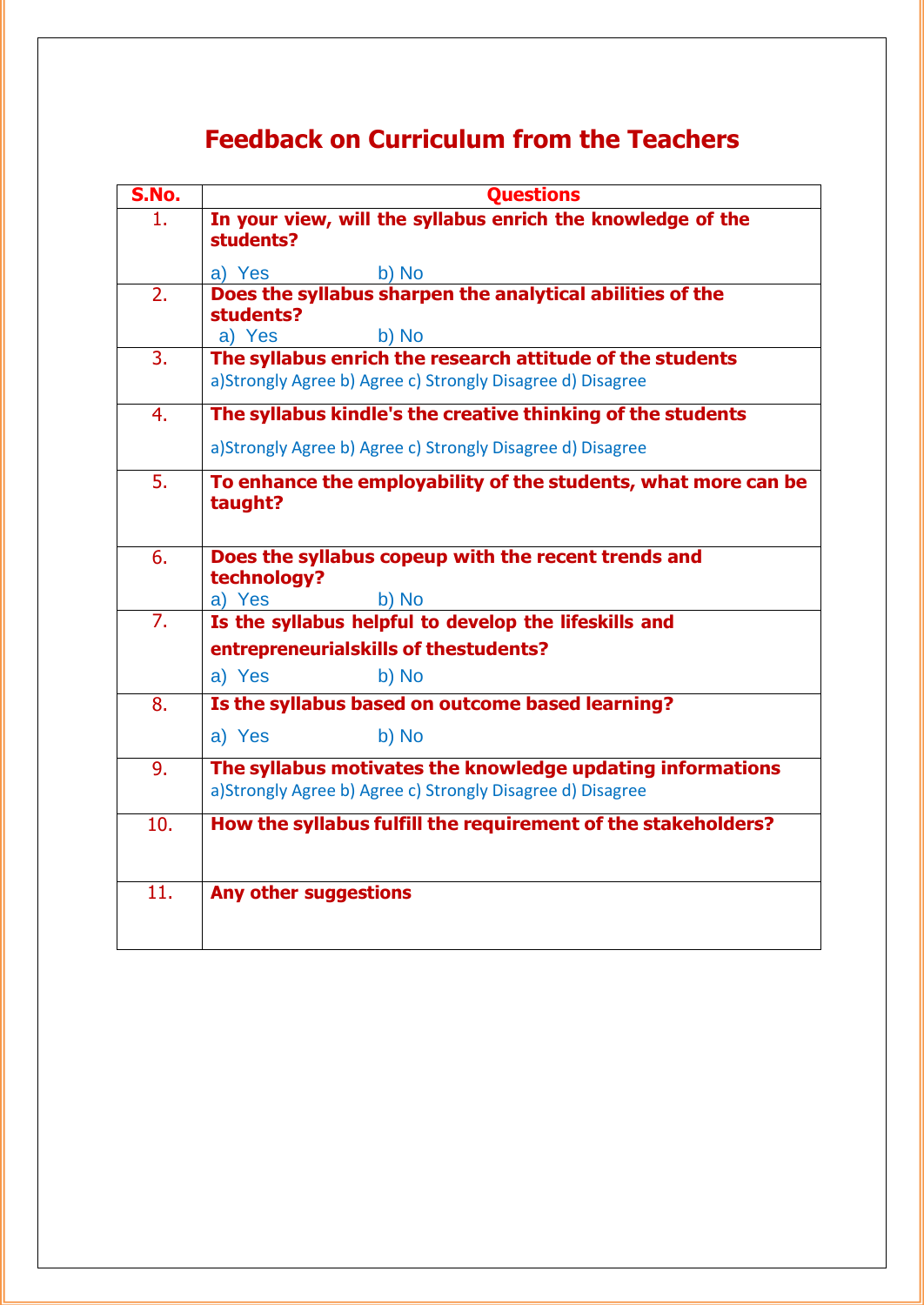### **Teachers Feedback Analysis**



**99% 1%**

1. In your view, will the syllabus enrich the knowledge of the students?

2. Does the syllabus sharpen the analytical abilities of the students?



| <b>Yes</b> | <b>No</b> |
|------------|-----------|
| 97%        | 3%        |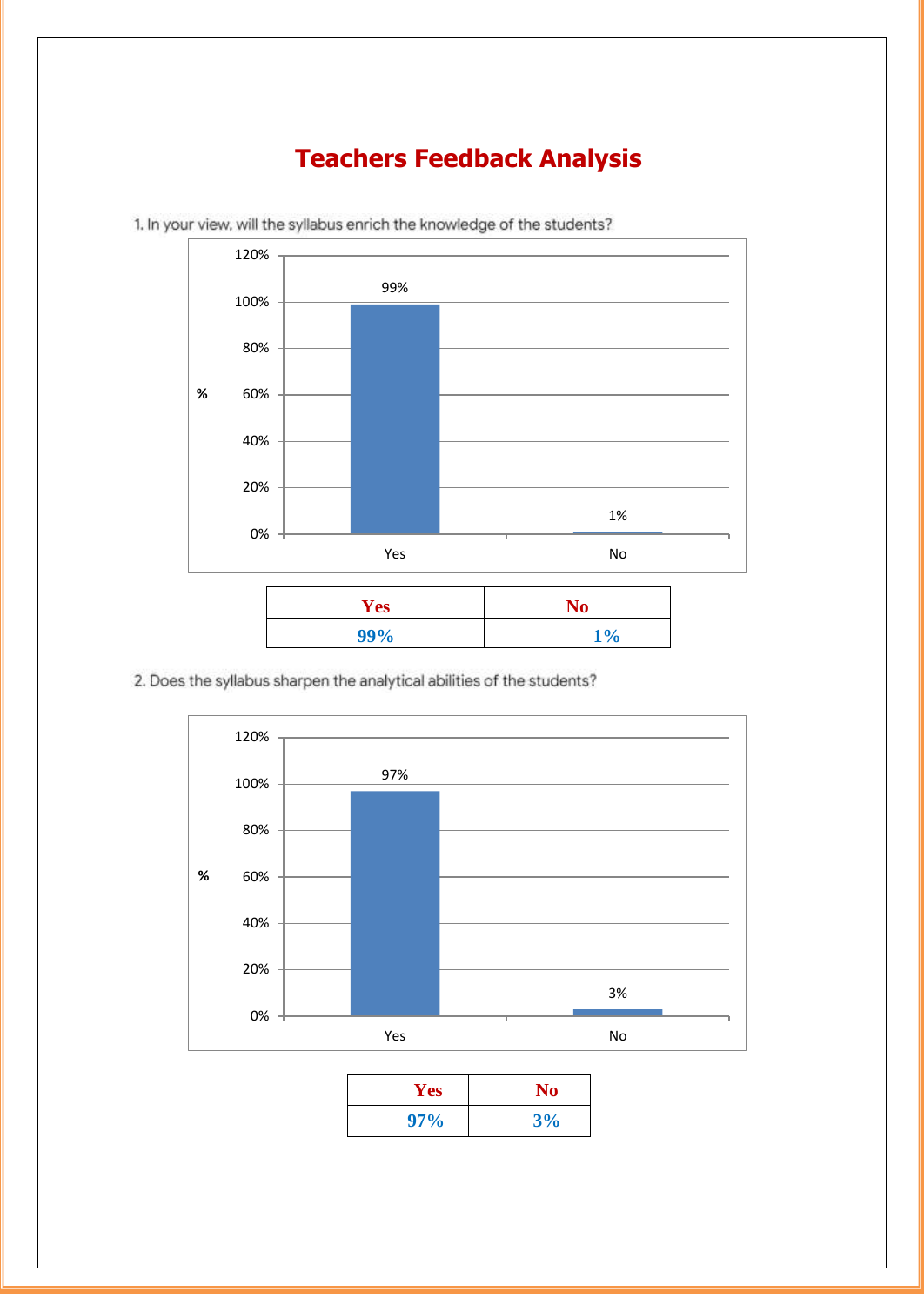3. The syllabus enrich the research attitude of the students



| <b>Strongly Agree</b> | Agree | <b>Strongly</b><br><b>Disagree</b> | <b>Disagree</b> |
|-----------------------|-------|------------------------------------|-----------------|
| 72%                   | 26%   | $\mathbf{r}$                       | 70/             |

4. The syllabus kindle's the creative thinking of the students



| <b>Strongly</b><br>Agree | Agree      | <b>Strongly</b><br><b>Disagree</b> | <b>Disagree</b> |
|--------------------------|------------|------------------------------------|-----------------|
| 69%                      | <b>30%</b> | $\overline{\phantom{a}}$           | 10/0            |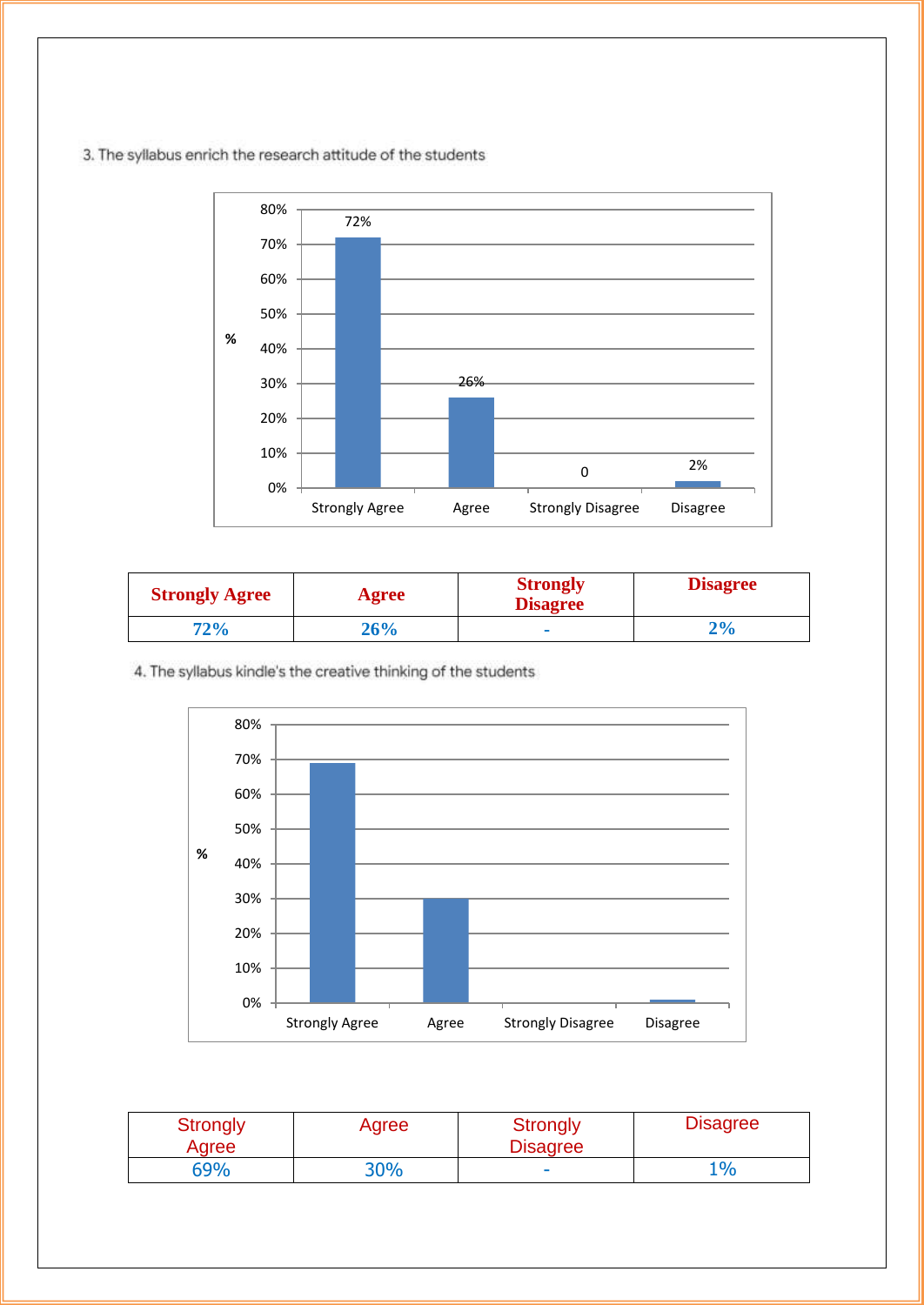5. To enhance the employability of the students, what more can be taught?

#### **Answered**

- Skill development courses should be taught
- More industrial visit & internships required

6. Does the syllabus copeup with the recent trends and technology?



| Y es | NO. |
|------|-----|
| 99%  |     |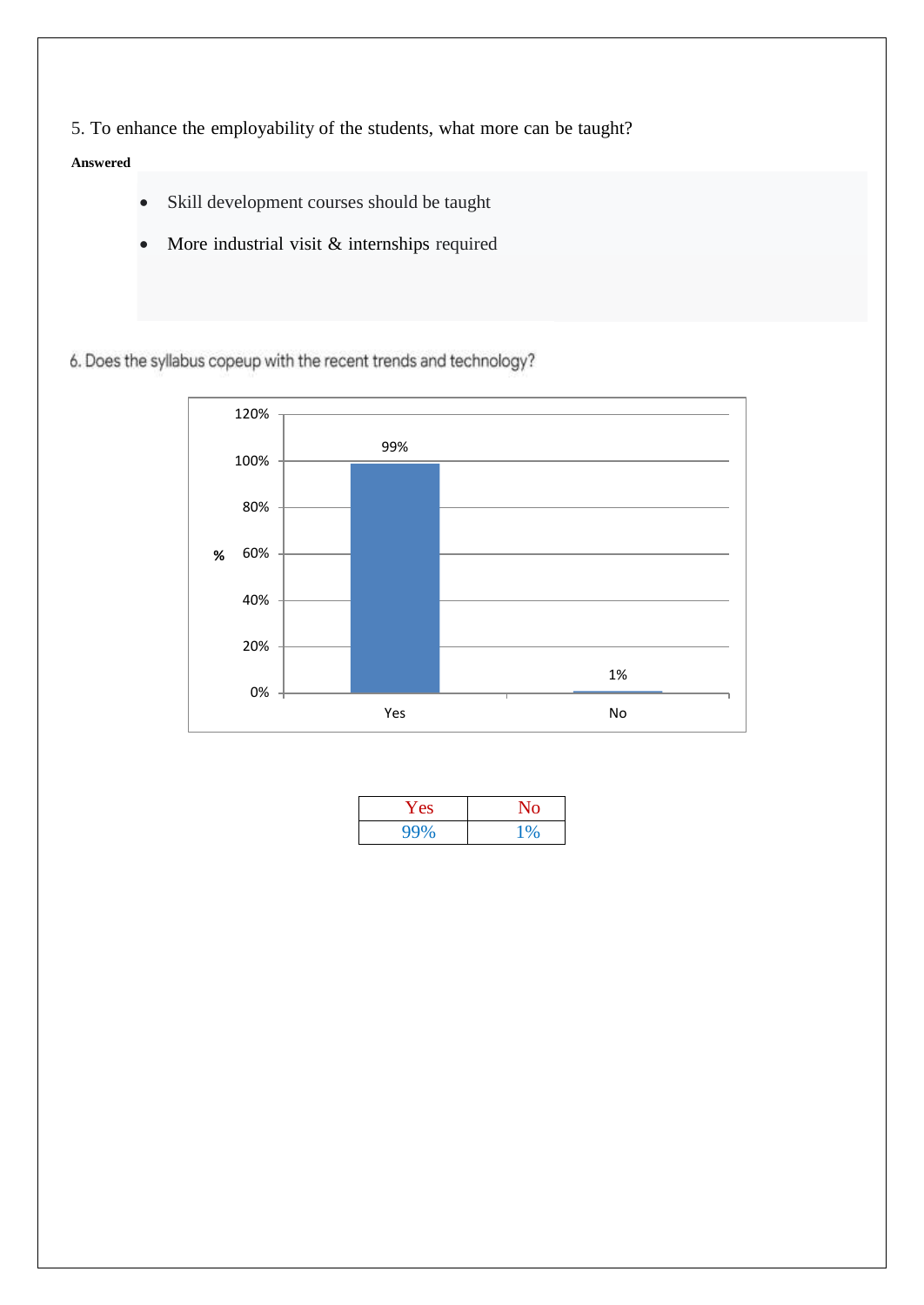7. Is the syllabus helpful to develop the lifeskills and entrepreneurial skills of the students?



| Yes | No |
|-----|----|
| 97% | 3% |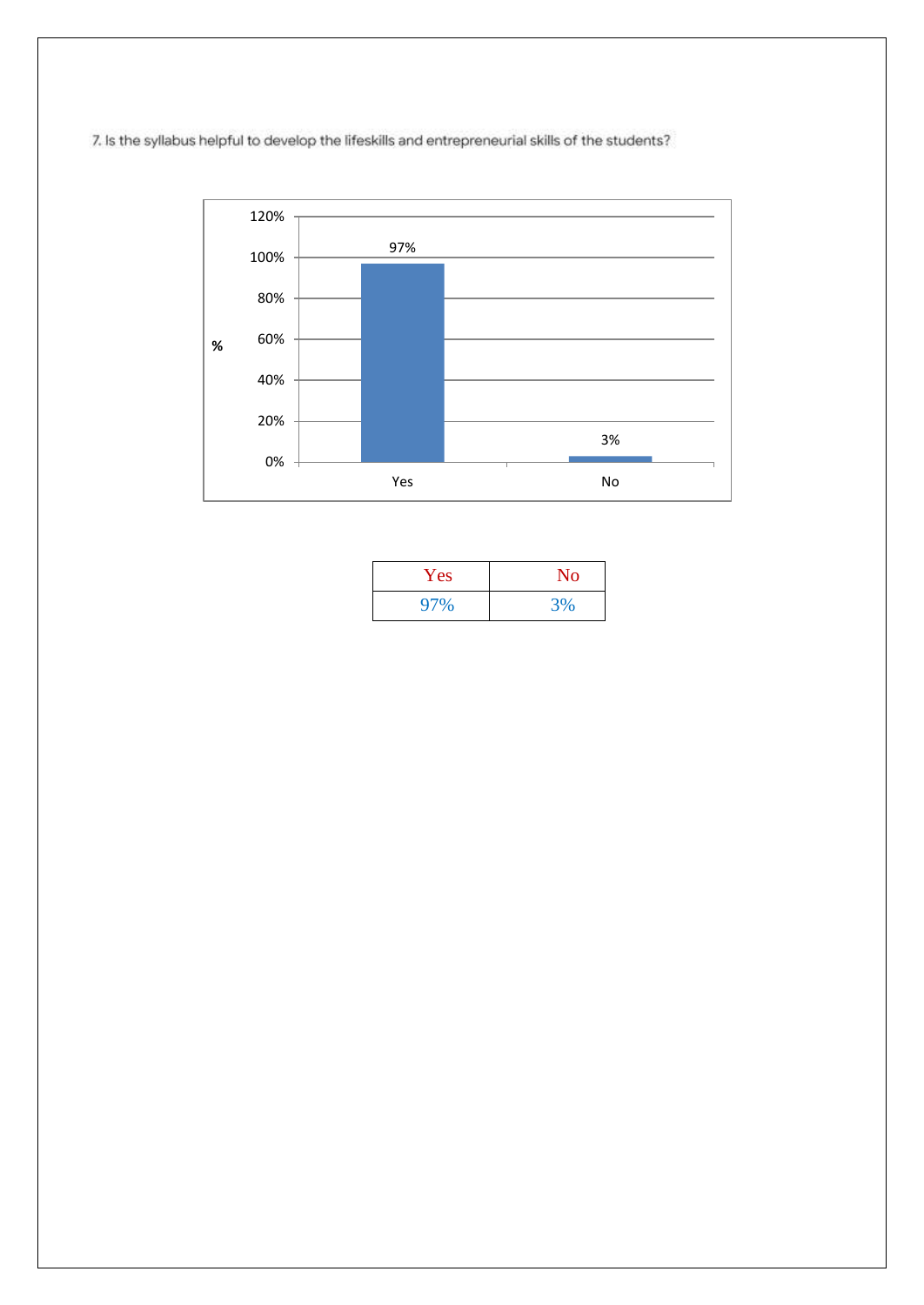8. Is the syllabus based on outcome based learning?



| Yes | No |
|-----|----|
| 98% | 2% |

#### 9. The syllabus motivates the knowledge updating informations



| Strongly<br>Agree | Agree | Strongly<br><b>Disagree</b> | <b>Disagree</b> |
|-------------------|-------|-----------------------------|-----------------|
| 71%               | 29%   |                             | $\sim$          |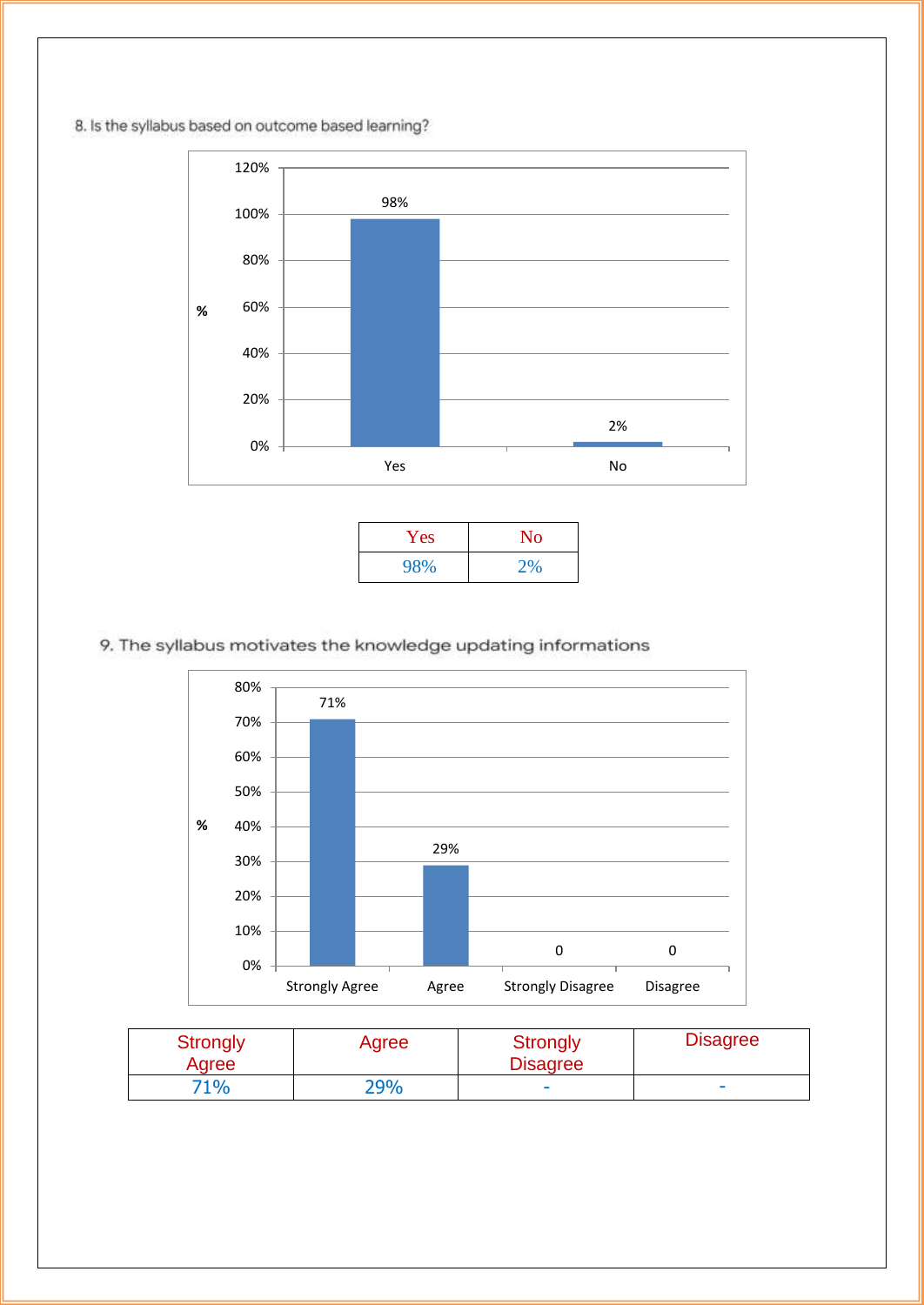10. How the syllabus fulfill the requirement of the stakeholders?

#### **Answered**

- Provides knowledge about their courses and innovations in their respective fields.
- This is a well-planned curriculum that will help stakeholders in every way
- The paper presents a modified view of the collection, processing and use of data on the needs of stakeholders in research curriculum development.
- To fulfill the employability.

#### 11. Any other suggestions

#### **Suggested**

- Improve communication skill for our students
- The curriculum should promote creative thinking, skill development and employment
- Add computer knowledge to enrich the ability of students
- Conduct more on-campus interviews and training sessions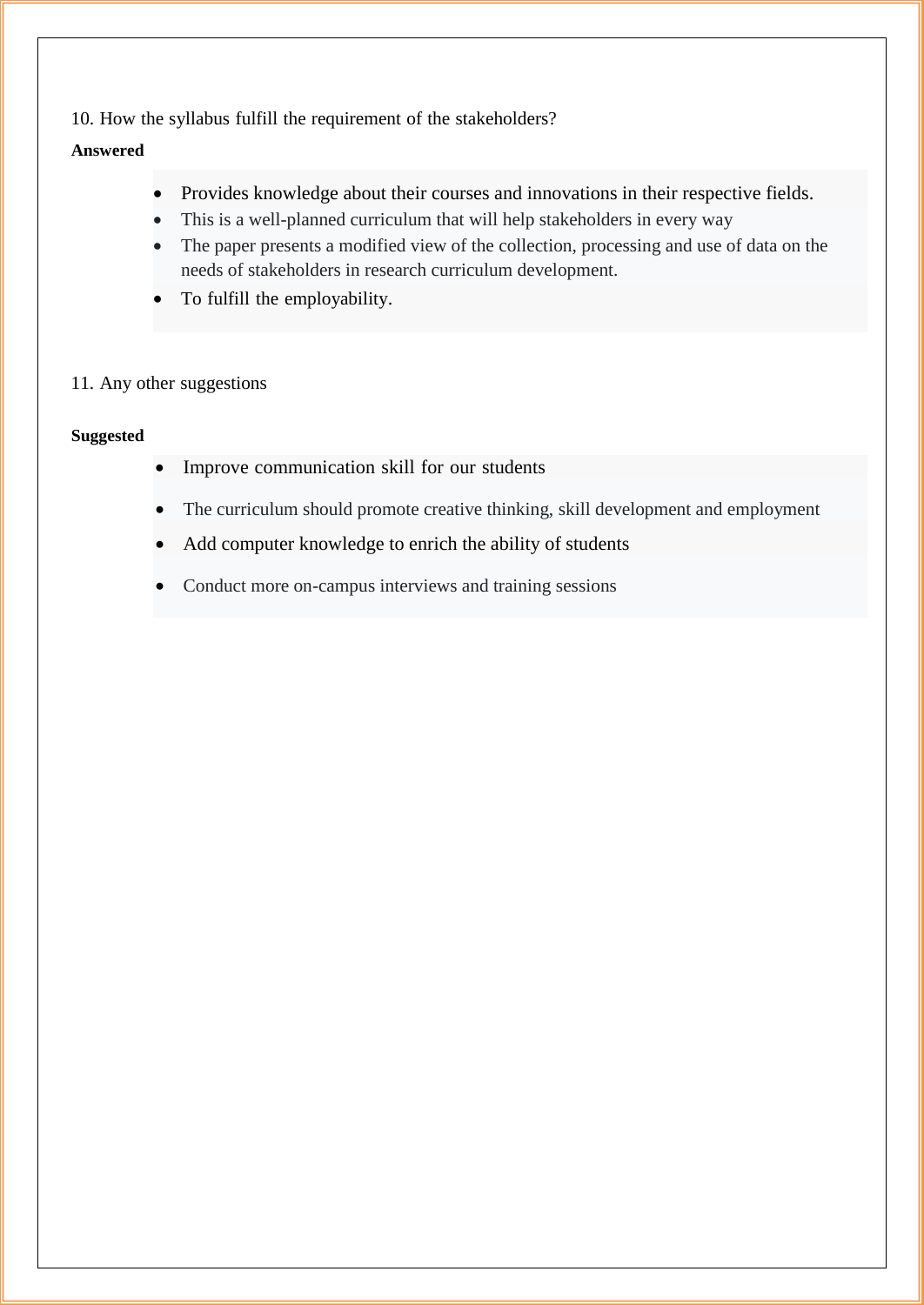| <b>Feedback on Curriculum from the Alumni</b> |  |  |  |
|-----------------------------------------------|--|--|--|
|-----------------------------------------------|--|--|--|

| S.No. |                                                    |                                                  | <b>Questions</b>                                                         |
|-------|----------------------------------------------------|--------------------------------------------------|--------------------------------------------------------------------------|
| 1.    | <b>What is your Current Position?</b>              |                                                  |                                                                          |
|       | a) employee                                        | b) employer                                      | c) house wife                                                            |
| 2.    |                                                    | Do you attend the alumni meetings regularly?     |                                                                          |
|       | a) Yes                                             | b) No                                            | c) Sometimes                                                             |
| 3.    |                                                    | Have you been benefitted from your Programme?    |                                                                          |
|       | a) Yes                                             | b) No                                            | c) to some extent                                                        |
| 4.    |                                                    | The Syllabi of the Programme you studied are     |                                                                          |
|       | a) easy                                            | b) manageable                                    | c) difficult d) very difficult                                           |
| 5.    | Do you find the syllabi of courses you studied are |                                                  |                                                                          |
|       | a) adequate                                        | b) inadequate                                    | c) irrelevant                                                            |
| 6.    |                                                    |                                                  | The syllabi of your UG / PG Programme was helpful in getting the job     |
|       | b) No<br>a) Yes                                    |                                                  |                                                                          |
| 7.    |                                                    | The curriculum helps you in your further studies |                                                                          |
|       | a) Yes                                             | b) No                                            |                                                                          |
|       | 7(ii)If no, point out the deficiency               |                                                  |                                                                          |
| 8.    |                                                    |                                                  | If you are employed, course content of your curriculum is useful in your |
|       | job?                                               |                                                  |                                                                          |
|       | a) Yes<br>b) No                                    | c) to some extent                                |                                                                          |
| 9.    |                                                    |                                                  | If you are a homemaker, the curriculum of your study helps you           |
|       | a) very much                                       | b) a little                                      | c) not at all                                                            |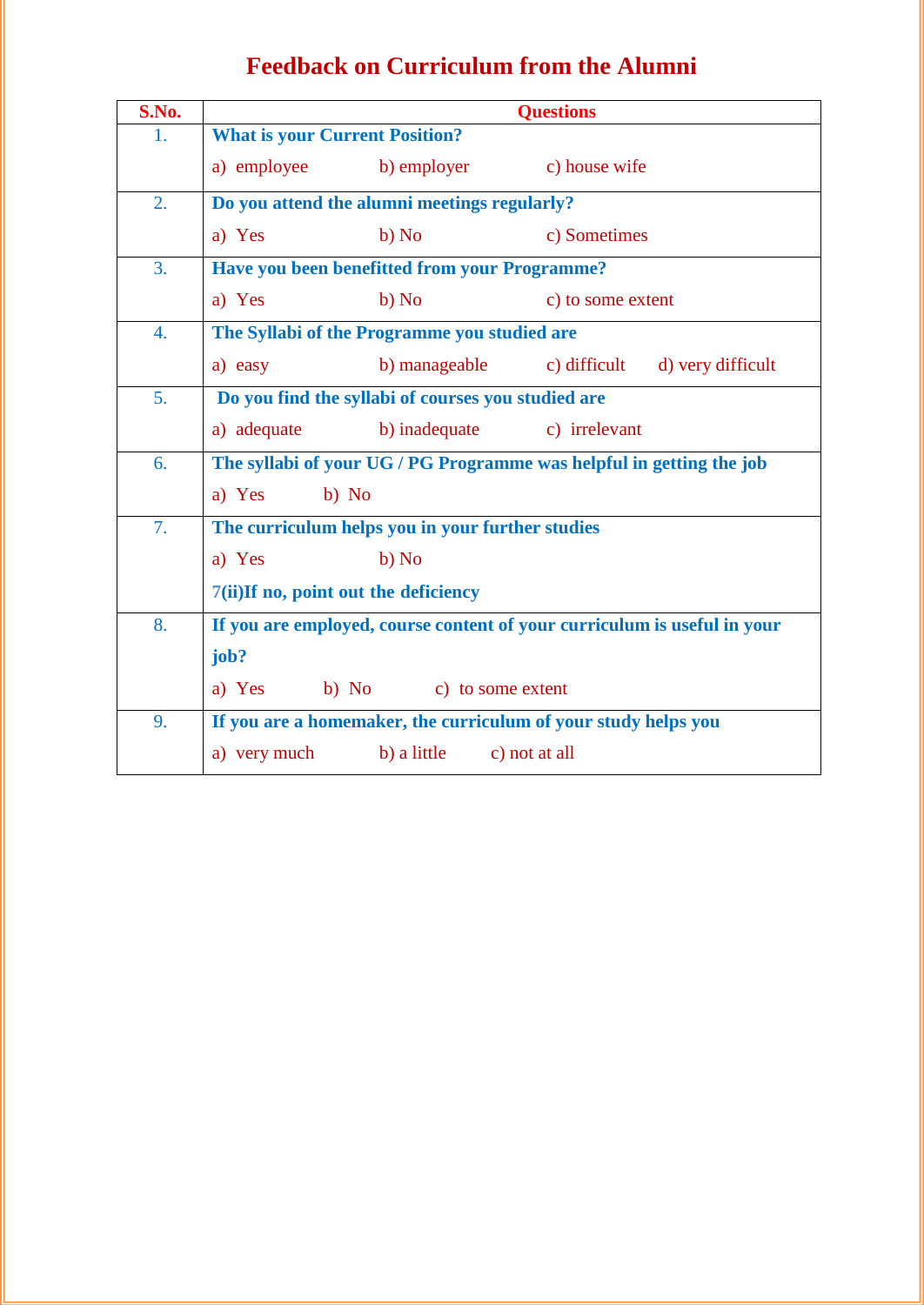# Alumni Feedback Analysis



#### 1. What is your Current position?

| Employee | Employer | <b>House Wife</b> |
|----------|----------|-------------------|
| 76.2%    | 12.4%    | $1.4\%$           |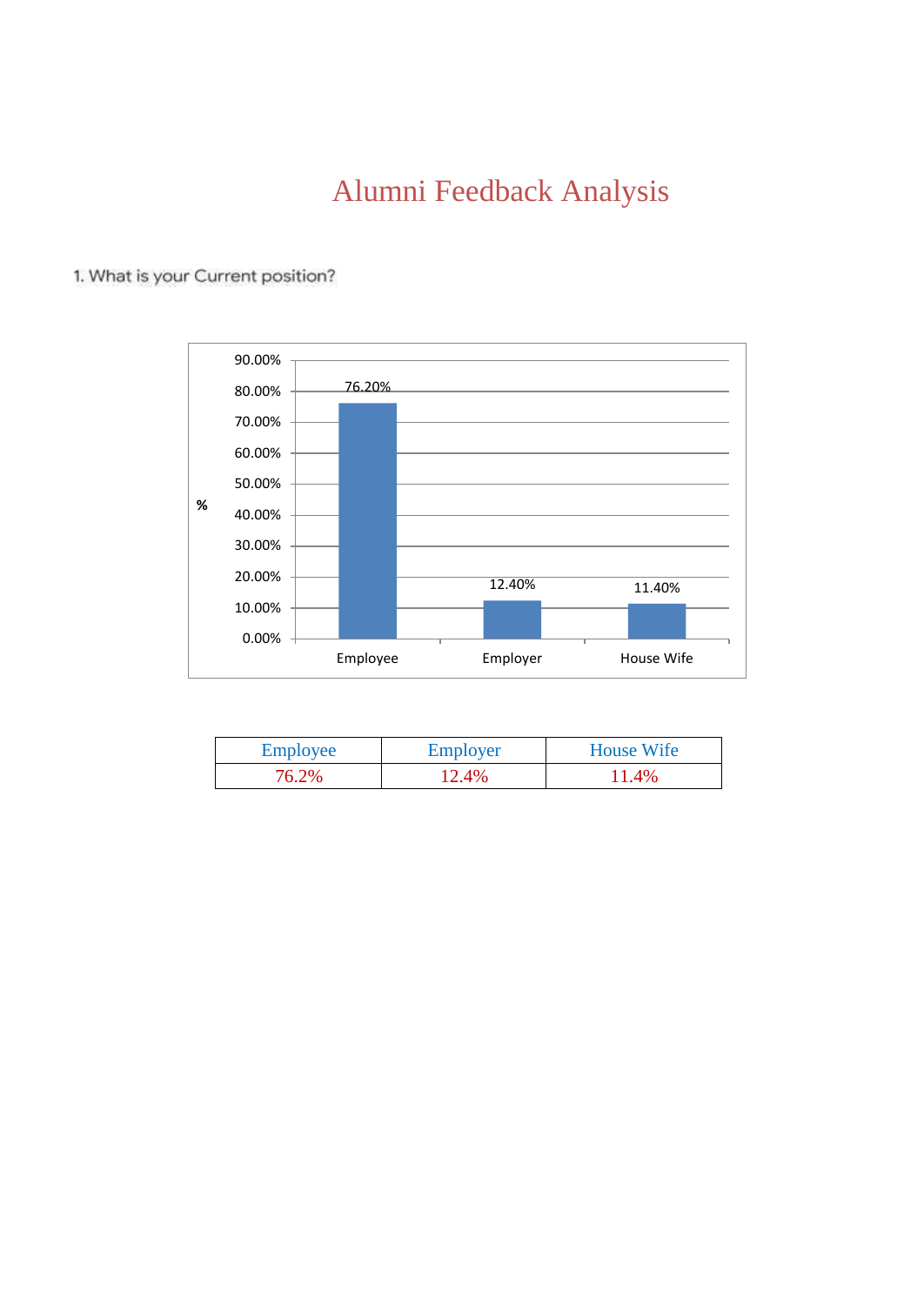2. Do you attend the alumni meetings regularly?



| es ⁄                  |                  | <b>Sometimes</b> |
|-----------------------|------------------|------------------|
| $\mathsf{U}^{\prime}$ | .60 <sub>o</sub> |                  |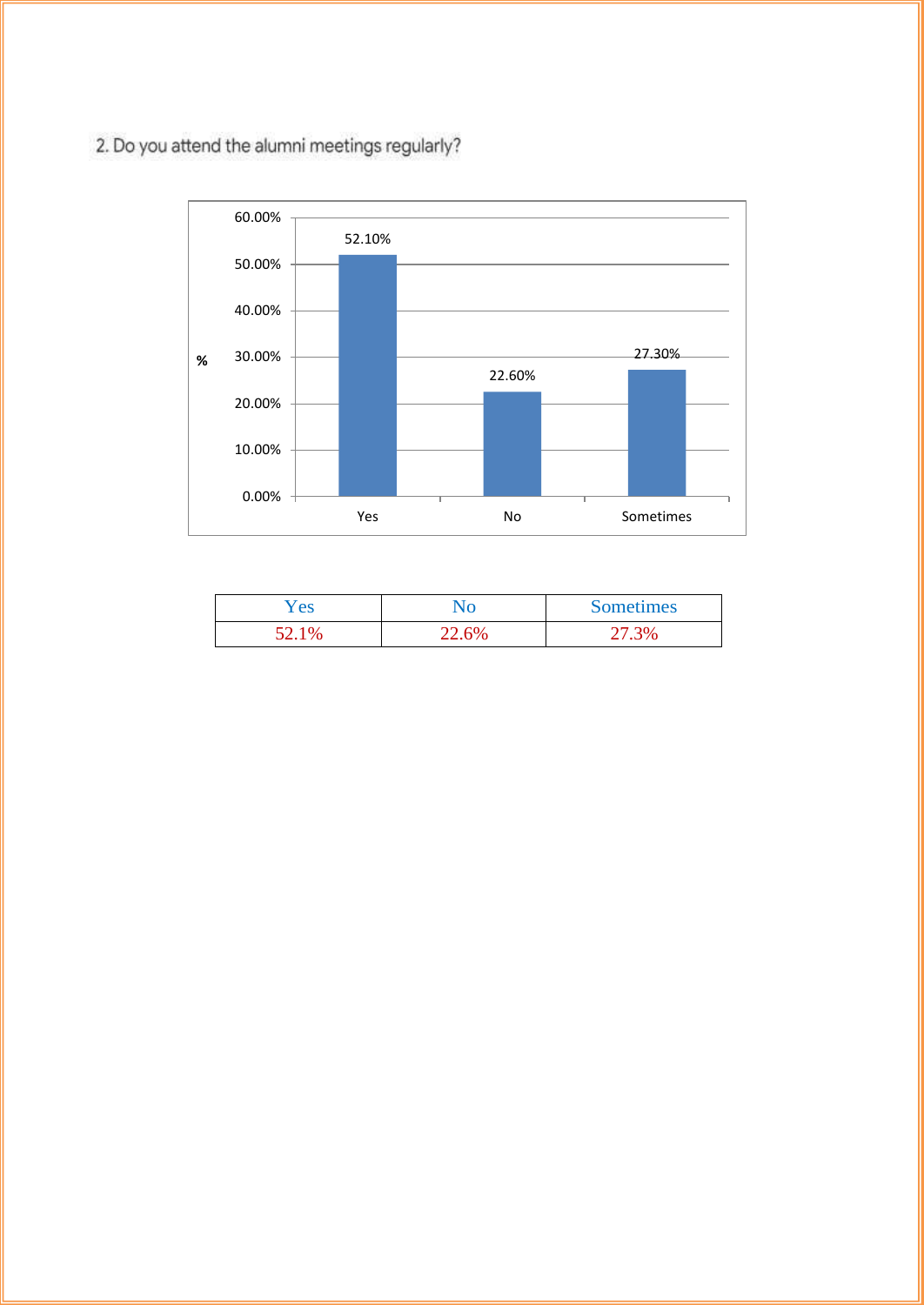3. Have you been benefitted from your Programme?



4. The Syllabi of the Programme you Studied are



| <b>Easy</b> | Manageable | <b>Difficult</b> | <b>Very Difficult</b> |
|-------------|------------|------------------|-----------------------|
| <b>50%</b>  | 36%        | 3%               | $\frac{10}{6}$        |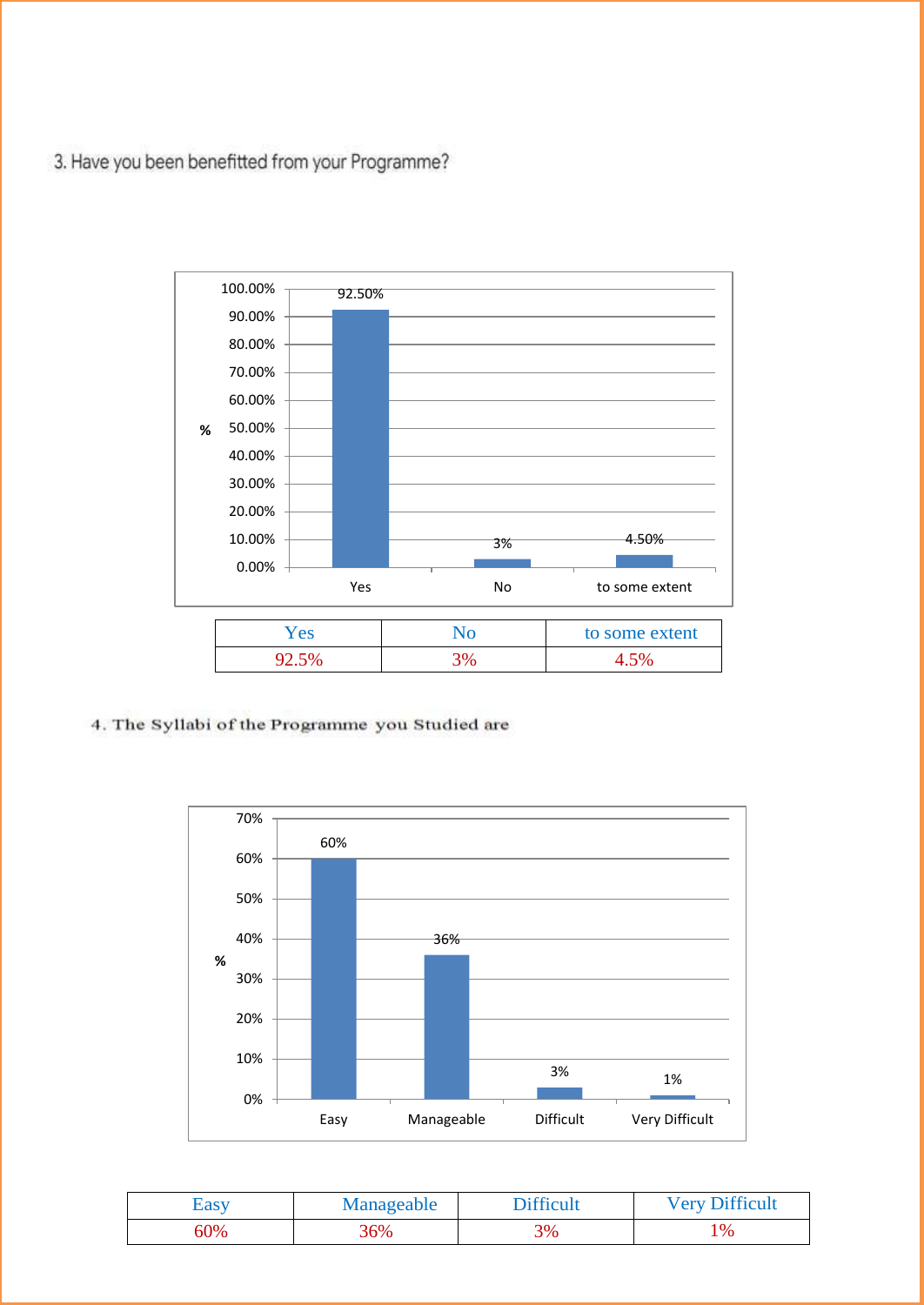#### 92.20% 6.70% 1.10% 0.00% 10.00% 20.00% 30.00% 40.00% 50.00% 60.00% 70.00% 80.00% 90.00% 100.00% Adequate Inadequate Irrelevant **%**



| Adequa<br>te | Inadequate | <b>Irrelevant</b> |
|--------------|------------|-------------------|
|              | 6.7%       | 1%                |

#### 6.If your answer in b/c, what additions / deletions you suggest?

Suggested

- Practical courses like php, java, app development can be very useful for the carrier to add a useful lesson to the carrier theory.
- Practical need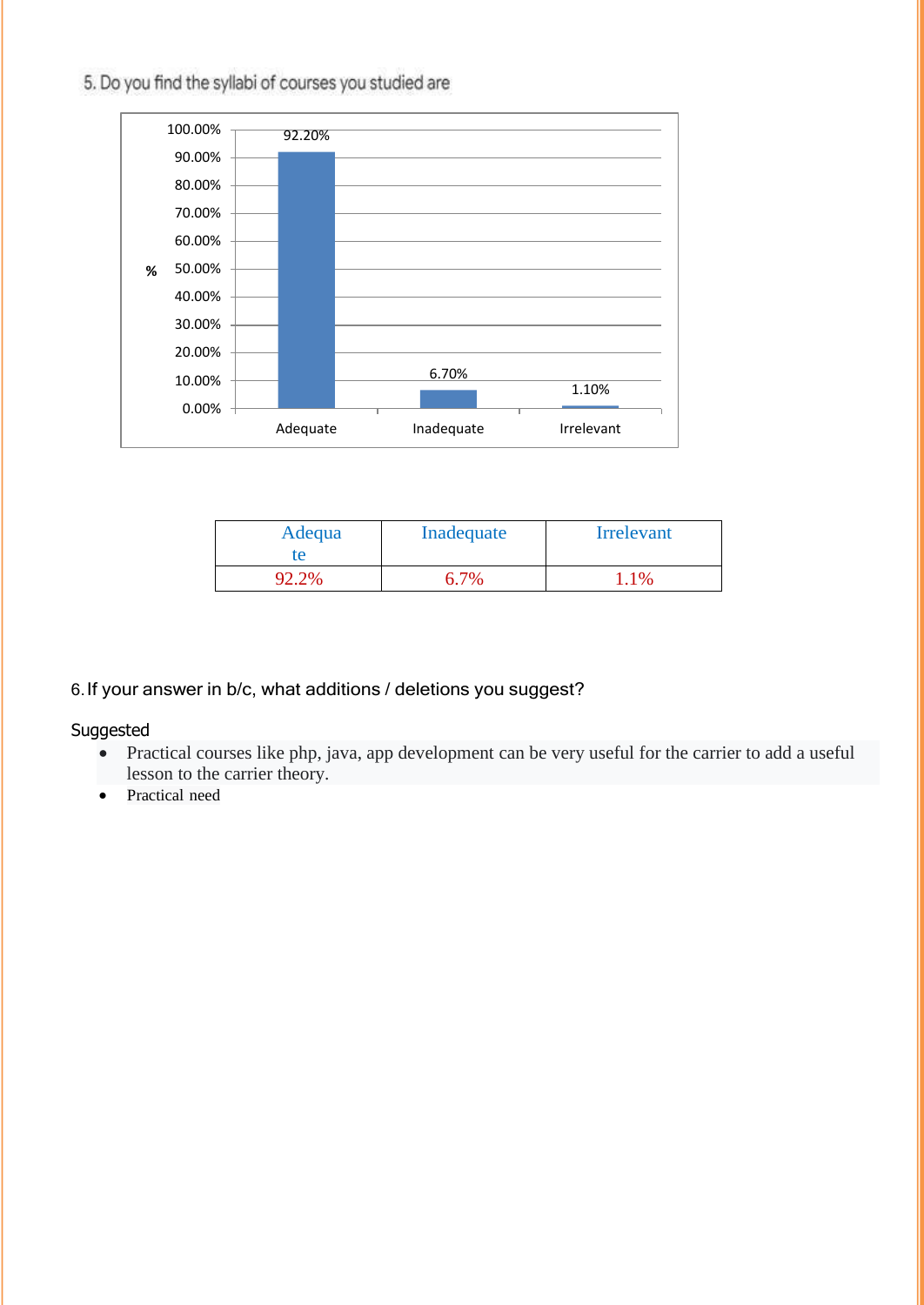7. (i) The syllabi of your UG / PG programme was helpful in getting the job



| Yes   | $\mathbf{N}\mathbf{o}$ |
|-------|------------------------|
| 92.2% | 6.7%                   |

8. The curriculum helps you in your further studies



| Yes   | No   |
|-------|------|
| 94.6% | 5.4% |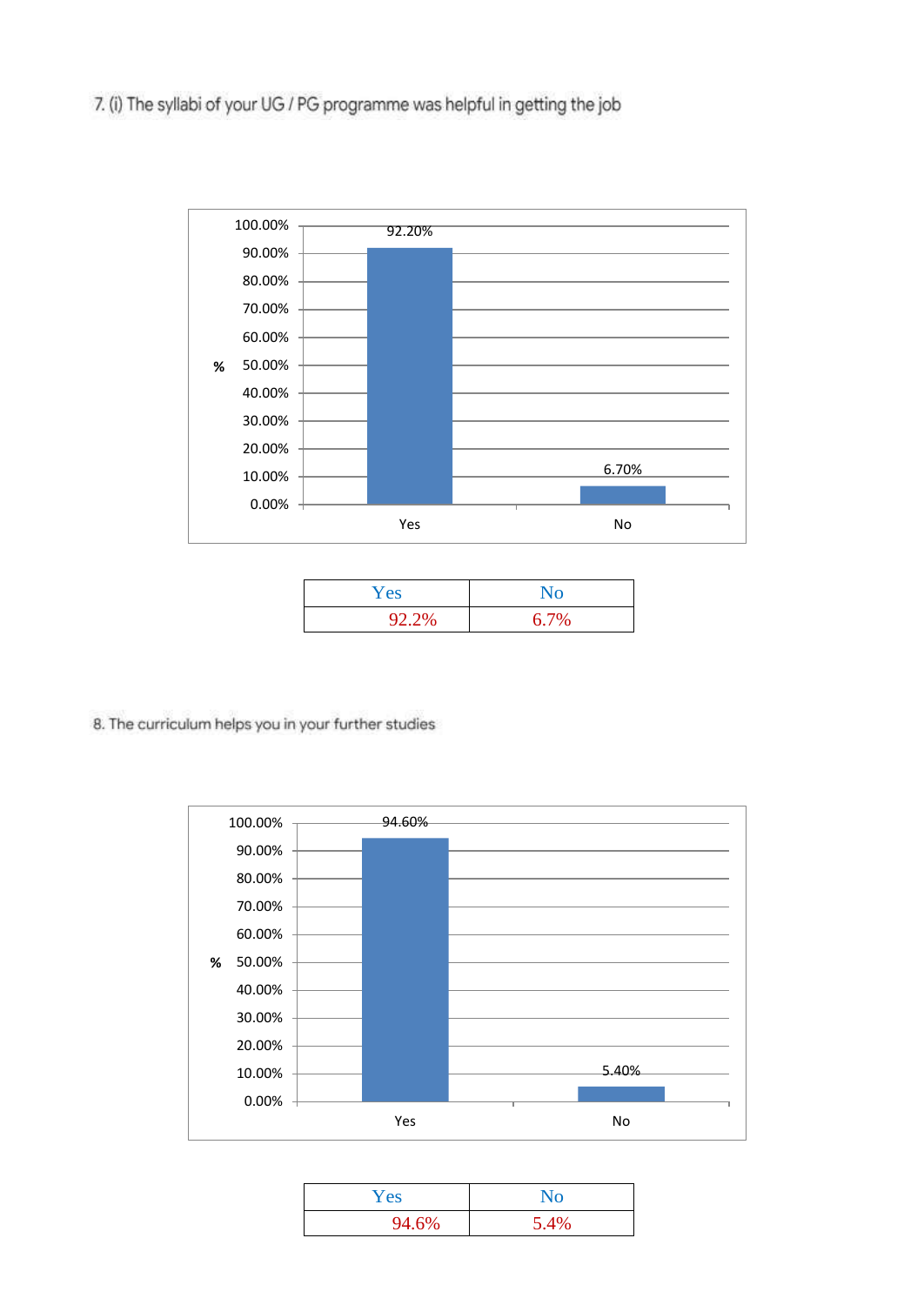9. If you are employed, course content of your curriculum is useful in your job?



| 'es | to some extent |
|-----|----------------|
|     | 6%             |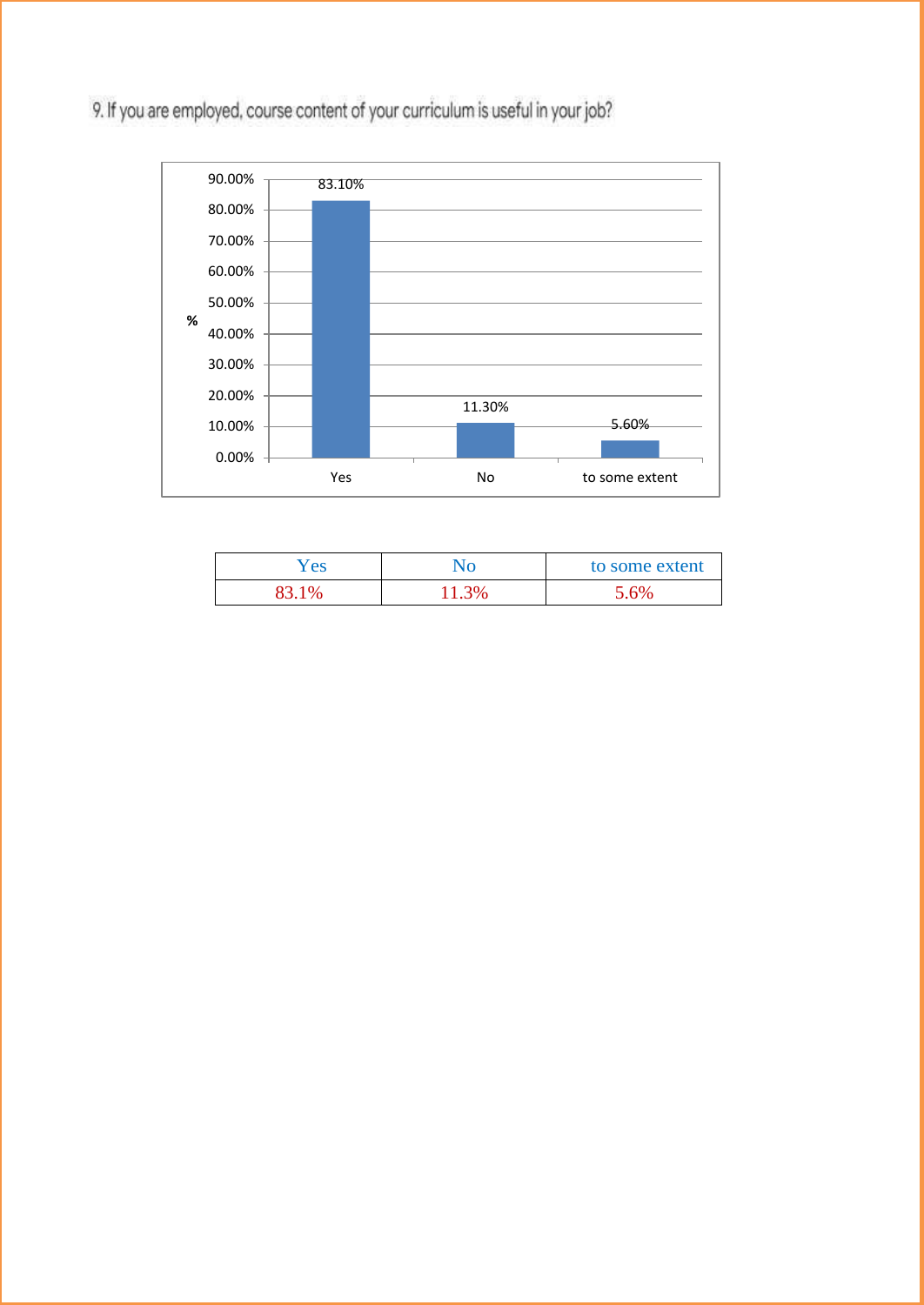

10. Any suggestions/feedback for the improvement of the Institution

| <b>Very Much</b> | A litle | Not   |
|------------------|---------|-------|
| 62.6%            | 24.8%   | 12.6% |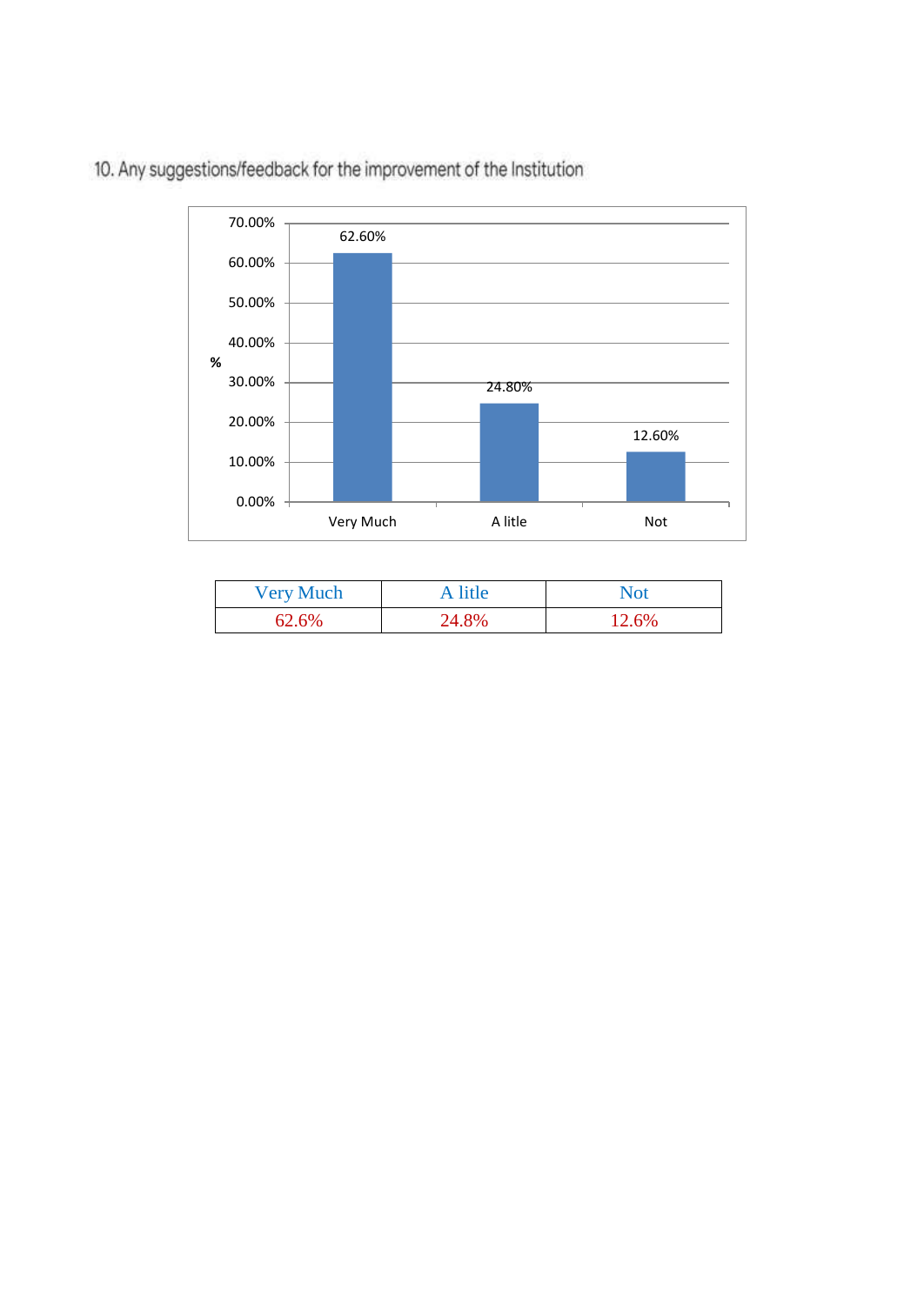# **Industrialists Feedback on Curriculum**

| S.No. | <b>Questions</b>                                                                                                                                       |
|-------|--------------------------------------------------------------------------------------------------------------------------------------------------------|
| 1.    | Does the Syllabus enrich the general communication/Technical Skills of the<br><b>Students?</b><br>a) Yes<br>b) No                                      |
| 2.    | Does the syllabus create the ability to solve work place problem?<br>a) Yes<br>b) No                                                                   |
| 3.    | How do you rate the sufficiency of the Courses related to industry that are<br>included in the Programme?<br>a) Excellent b) Very Good c) Good d) Fair |
| 4.    | How the syllabus can be modified? Please mention additions / deletions.                                                                                |
| 5.    | How do you rate the Competencies/Outcomes in relation to the course content?<br>a) Excellent b) Very Good c) Good<br>d) Fair                           |
| 6.    | <b>Curriculum offers a range of optional /Electives/Value Added Courses</b><br><b>No</b><br>Yes<br>$\mathsf{b}$<br>a)                                  |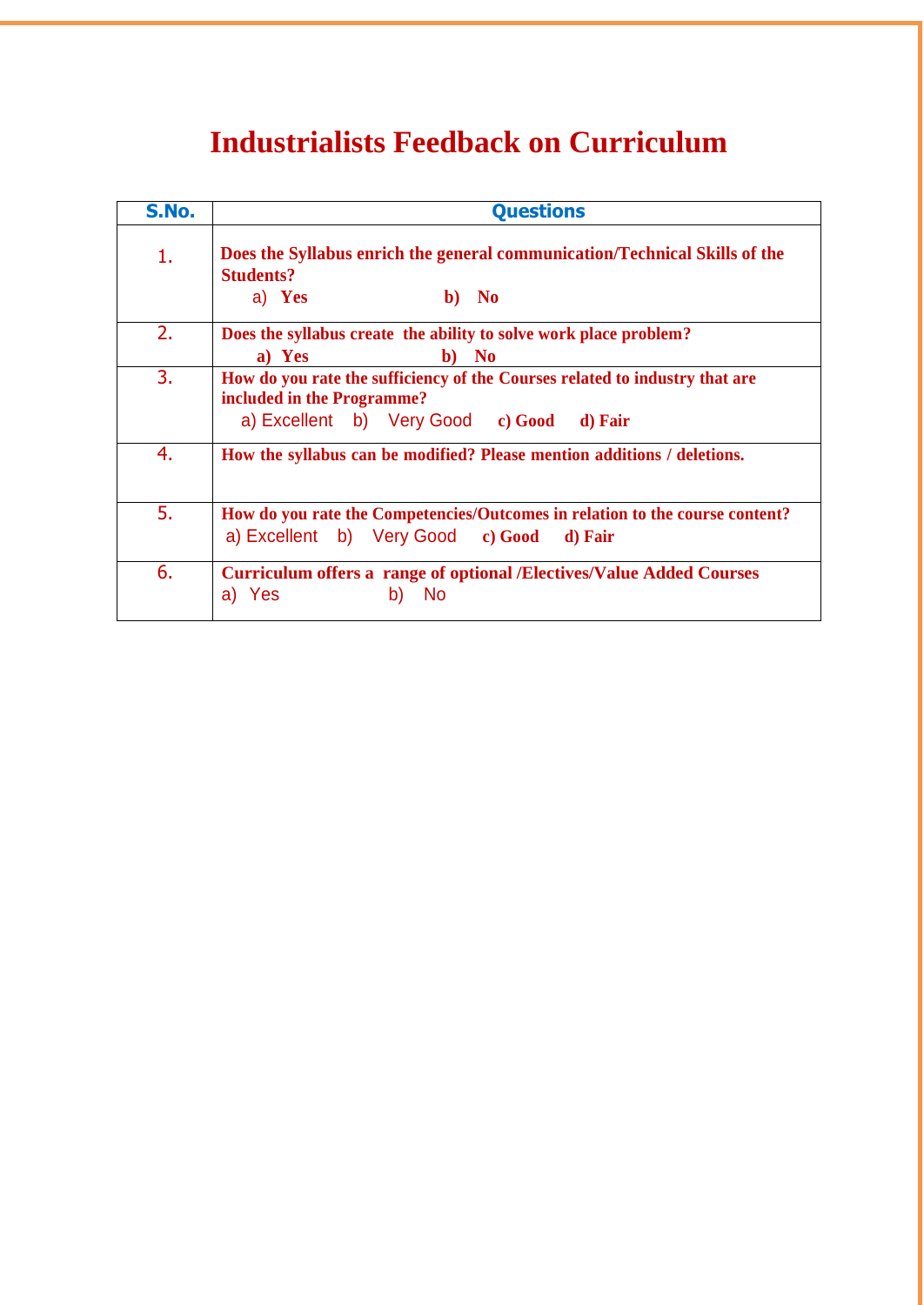# Industrialists Feedback Analysis



### **1.Does the Syllabus enrich the general communication/Technical Skills of the Students?**

| Yes | No |
|-----|----|
| 94% | 6% |

#### **2.Does the syllabus create the ability to solve work place problem?**



| Yes                | $\mathbf{N}\mathbf{o}$ |
|--------------------|------------------------|
| 90%<br><b>7U70</b> | 10%                    |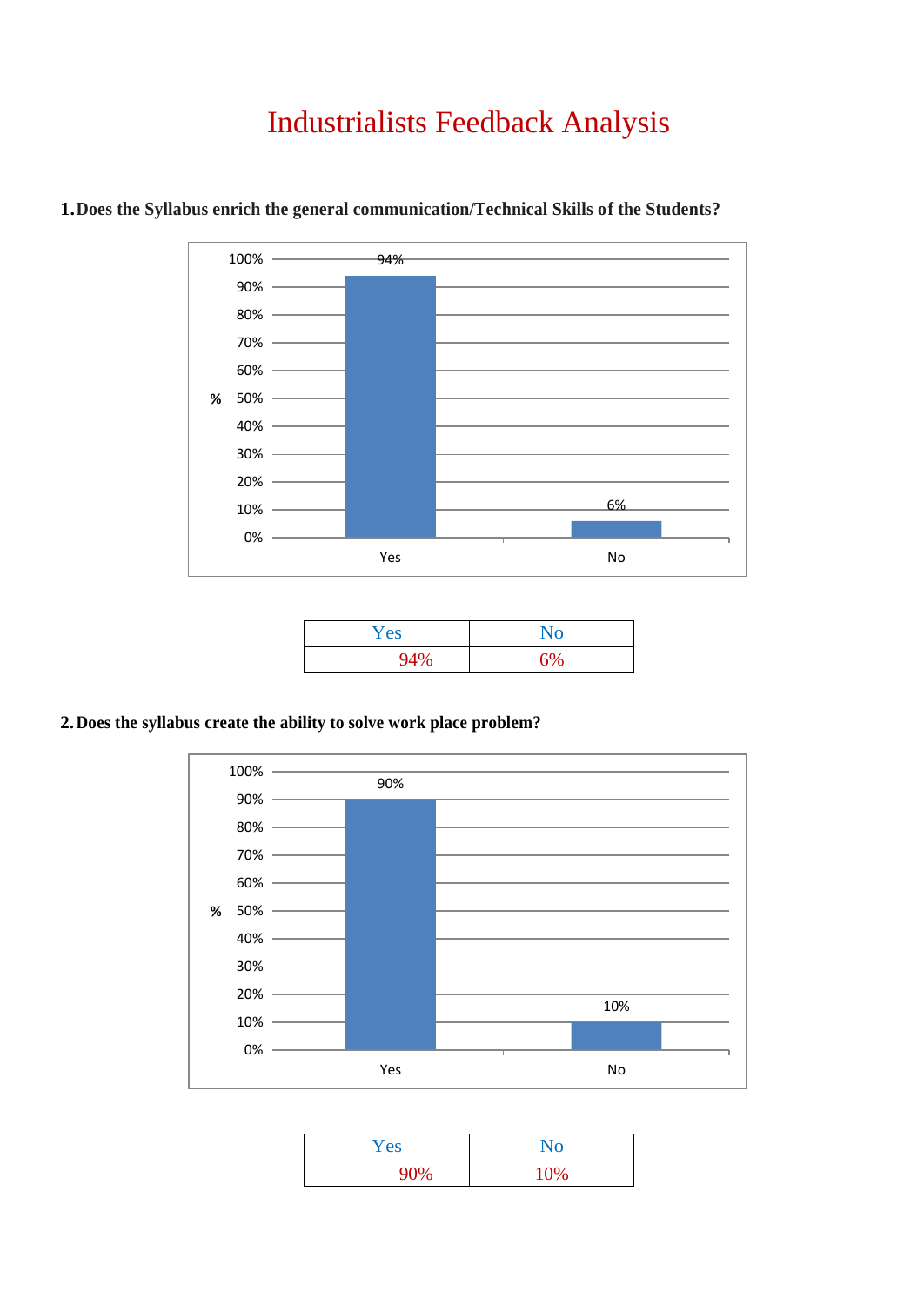

**3. How do you rate the sufficiency of the Courses related to industry that are included in the Programme?**

| <b>Excellent</b> | <b>Very Good</b> | Good    | Fair  |
|------------------|------------------|---------|-------|
| <b>78%</b>       | 12%              | $9\%$ - | $1\%$ |

**4. How the syllabus can be modified? Please mention additions / deletions.**

#### **Answered**

**To add more skill development course**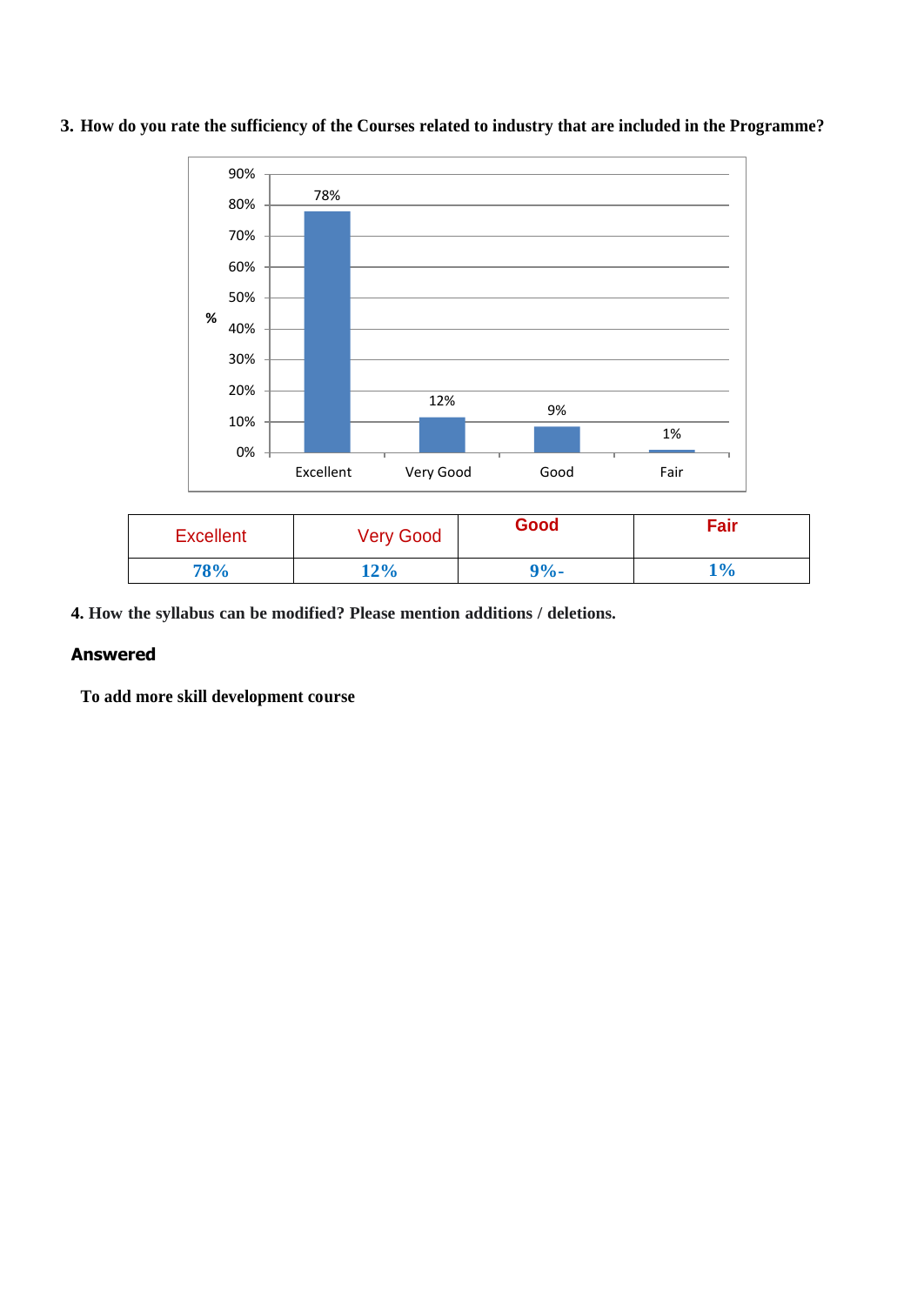

#### **5.How do you rate the Competencies/Outcomes in relation to the course content?**

| <b>Excellent</b> | <b>Very Good</b> | Good    | Fair |
|------------------|------------------|---------|------|
| 78%              | 13%              | $9\%$ - |      |